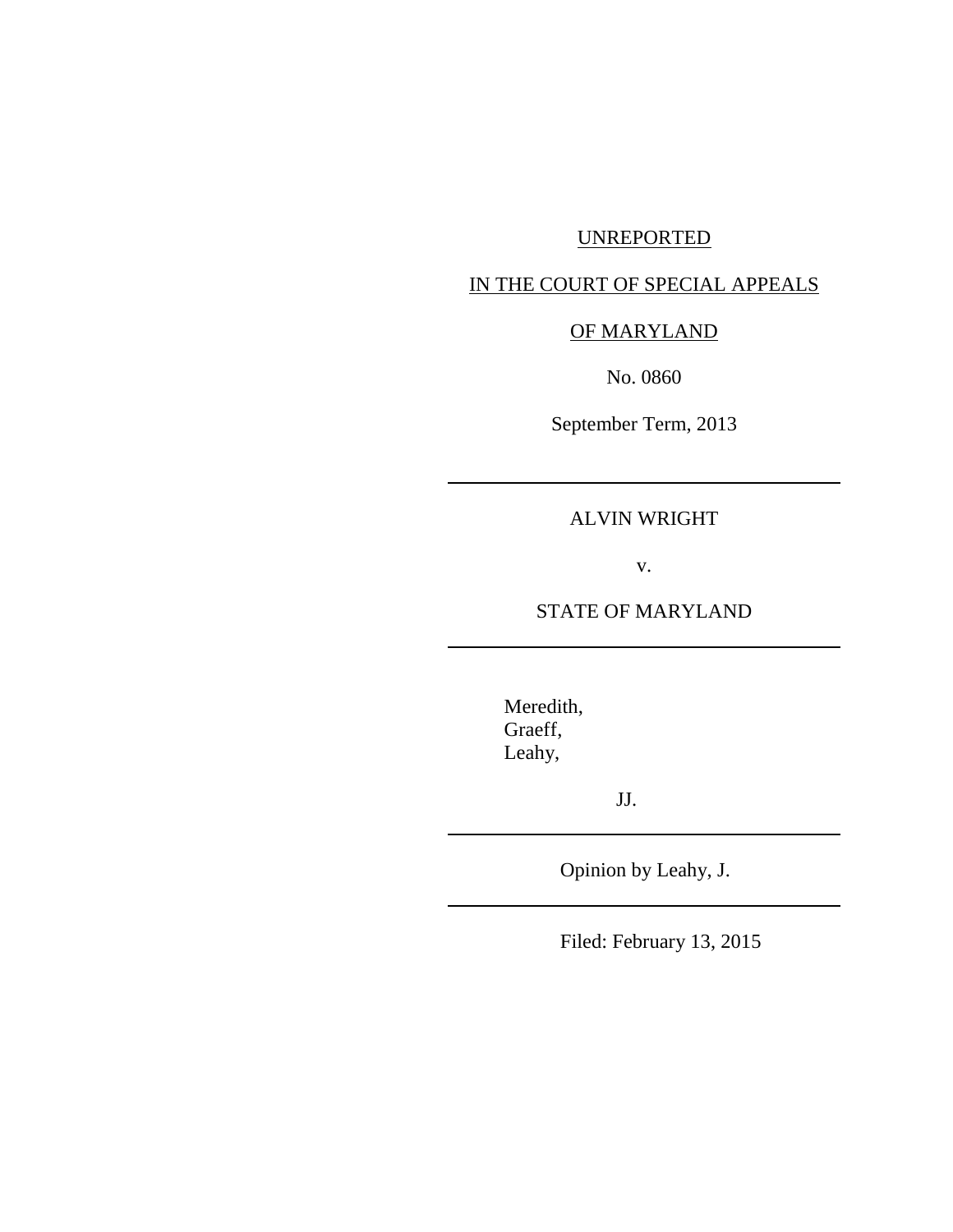A 13-year-old girl was abducted off the street on her way home from a friend's house, and thrown into the dark basement of an abandoned row house where she was brutally and repeatedly raped and beaten. A jury, sitting in the Circuit Court for Baltimore City, held Alvin Wright ("Appellant") accountable for the crimes. Appellant was convicted of three counts of first-degree rape, three counts of first-degree sexual offense, and one count of first-degree assault. Appellant was indicted seven separate times: once for each rape charge, once for each sexual offense charge, and once for the assault charge. The circuit court sentenced Appellant separately for each offense.<sup>1</sup>

Appellant presents the following questions for our review, which we have rephrased and reordered as follows:

- I. Did the circuit court abuse its discretion in not permitting defense counsel to ask follow-up questions for the purpose of peremptory challenges during voir dire?
- II. Did the circuit court err in admitting hearsay testimony from a forensic nurse and from a redacted medical report?
- III. Did the circuit court err in permitting the State to elicit from the forensic nurse her opinion as to whether her findings were consistent with what the victim told her?

 $\overline{a}$ 

<sup>&</sup>lt;sup>1</sup> The court sentenced Appellant as follows:

Rape in the first degree (Case No. 041): life, consecutive. – Rape in the first degree (Case No. 042): life, consecutive. – Sexual offense in the first degree (Case No. 044): life, consecutive to Case No. 042. – Sexual offense in the first degree (Case No. 045): life, consecutive to Case No. 044. – Rape in the first degree (Case No. 043): 20 years incarceration, consecutive to Case No. 045. – Sexual Offense in the first degree (Case No. 046): 20 years incarceration, concurrent to Case No. 043, but consecutive to Case No. 045. – Assault in the first degree (Case No. 047): 25 years incarceration, concurrent to Case No. 043 and 046 but consecutive to Case No. 045.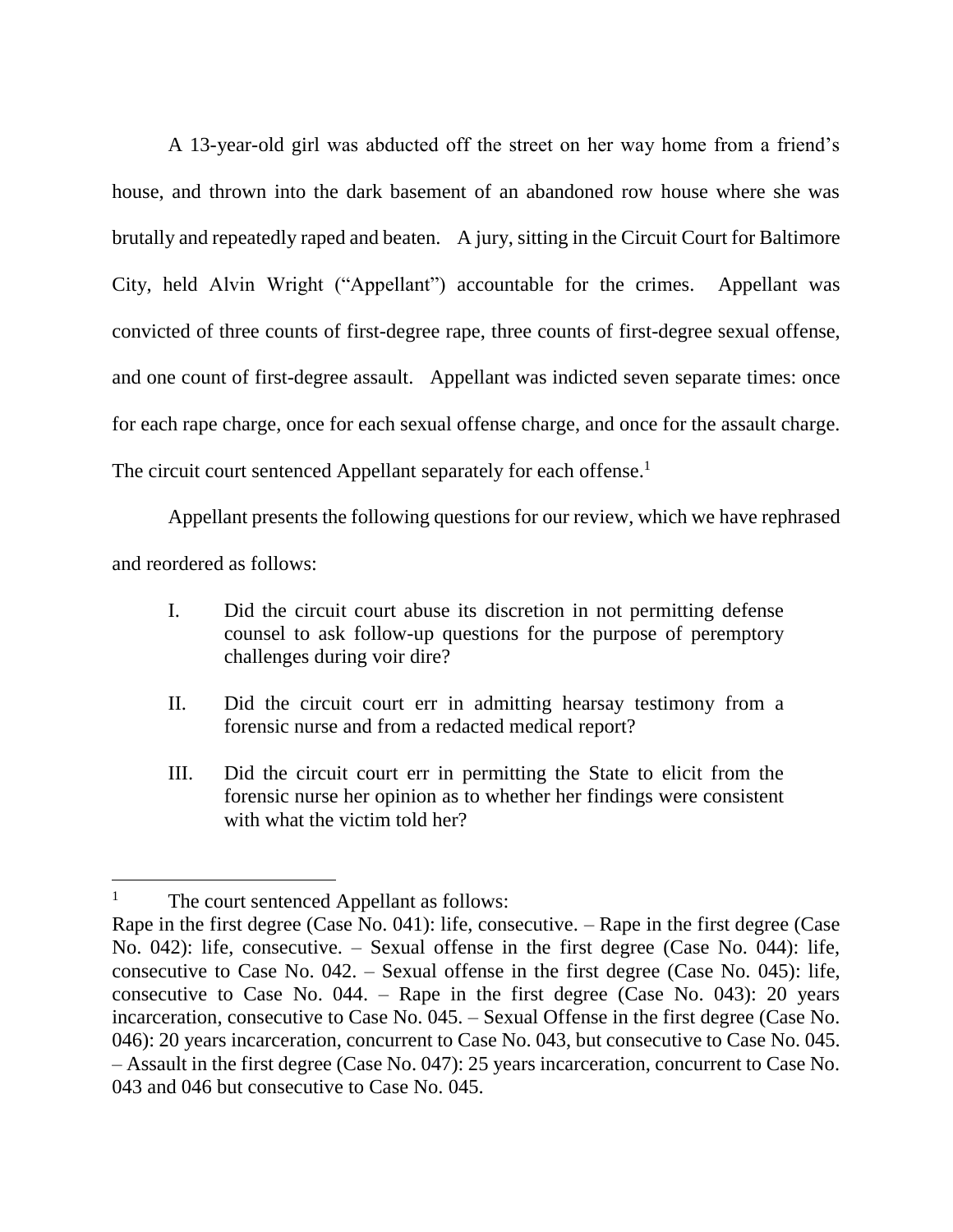- IV. Did the circuit court err in admitting hearsay testimony from the detective assigned to the case?
- V. Did the trial court err in permitting portions of the State's rebuttal closing argument over defense counsel's objection?
- VI. Did the circuit court err in imposing three separate sentences for each first-degree rape conviction and for each first-degree sex offense conviction?

For the reasons that follow, we shall affirm the judgment of the circuit court.

#### **BACKGROUND**

#### **A.**

#### **The Attack**

On October 17, 2011, M., a thirteen year-old girl and high school student, finished school for the day and returned to her East Baltimore home, located off North Caroline Street. After receiving a text message from her friend Justin, M. left her home to walk the ten minutes to Justin's home, which was also located on Caroline Street, near the Church Square Shopping Center. M. took her cellphone with her, but traveled alone.

While visiting with Justin, the two teens sat outside and ate chips. At approximately 8:30 p.m., Justin walked with M. to Church Square, about half-way to M.'s home. Continuing the walk home alone, M. crossed Caroline Street to avoid walking by the vacant homes aligned on the opposite side of the street.

Near one of the vacant buildings, M. saw a dark-skinned man with a large nose, who was only "a little taller" than herself, later identified by M. and through DNA evidence as the Appellant. He was wearing an Adidas sweatshirt and a hat. M. began walking toward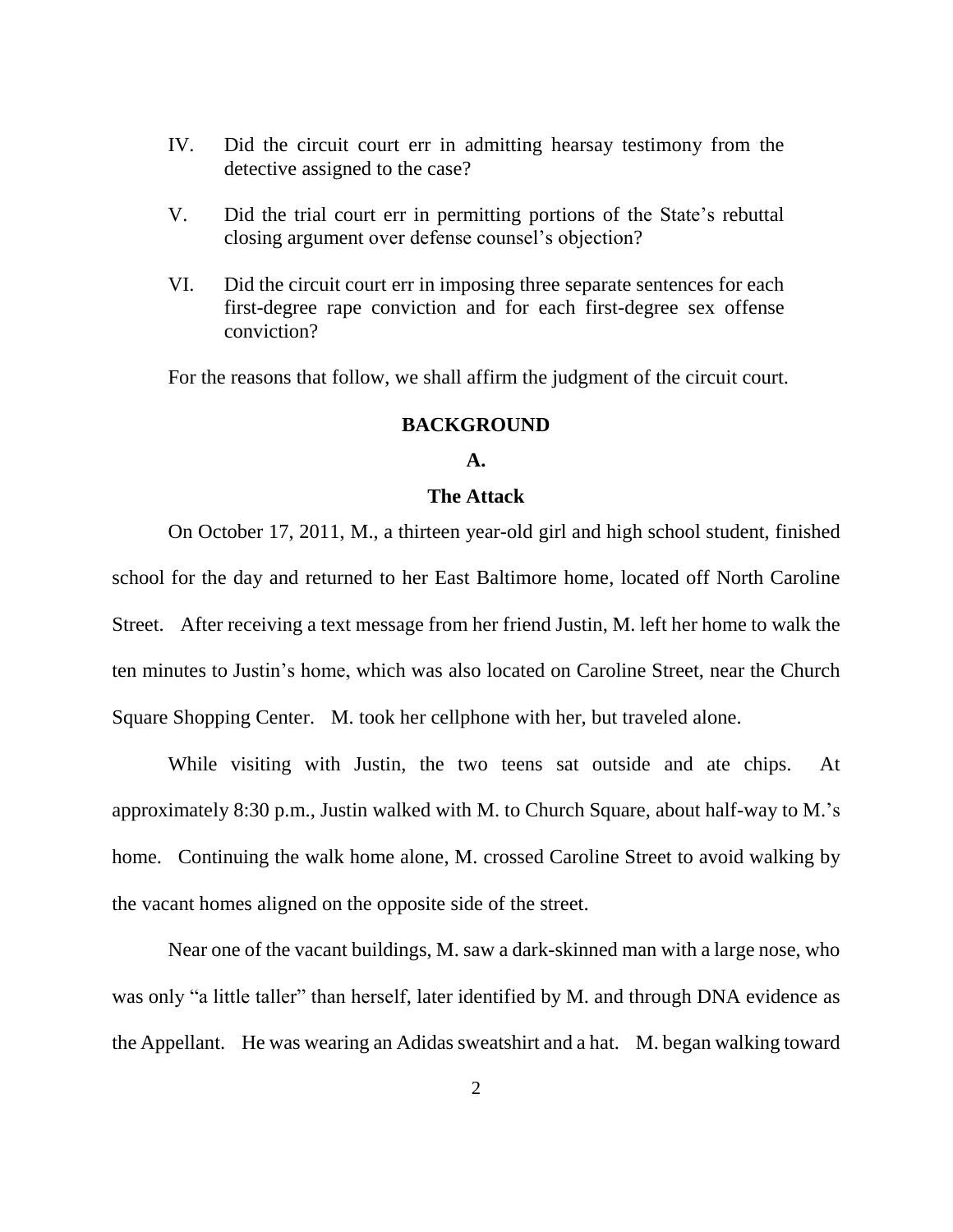the street to avoid the man. As she reached the curb the man grabbed her, lifted her up by the neck, and threw her into the vacant home at 825 North Caroline Street. The vacant home had no flooring on the first level; so when M. was thrown into the home, she fell into the basement, which was a concrete covered lower level. M. landed on top of a wooden door, loosening one of her front teeth and bruising her left knee.

Inside, the vacant home was dark, but M. could see by the light of the nearby streetlights shining into the home. As M. stood up and started screaming, the man jumped on her and told her to "shut up." To cease her calls for help he choked her, shoved her against a wall, and told her "[s]hut up or I'll kill you with the gun I got." From her testimony it is clear that M. understood that if she did not do as instructed, she was going to die.

Next, the assailant made M. pull down her pants and turn around with her back facing him. He then raped her. Next, he forced M. to turn back around facing him and shoved his penis into M.'s mouth. He hit M. over the head, and taunted her regarding her level of sexual experience.

The man then pulled up his pants, told M. to keep her pants down, and pushed M. from the bottom level up to the upper level of the vacant home. Once on the upper level, he raped her a second time and then made her turn around and open her mouth again. M. was forced to fellate her assailant once more. And then yet again, he forced the child to turn around with her back facing him and get on her hands and knees so he could rape her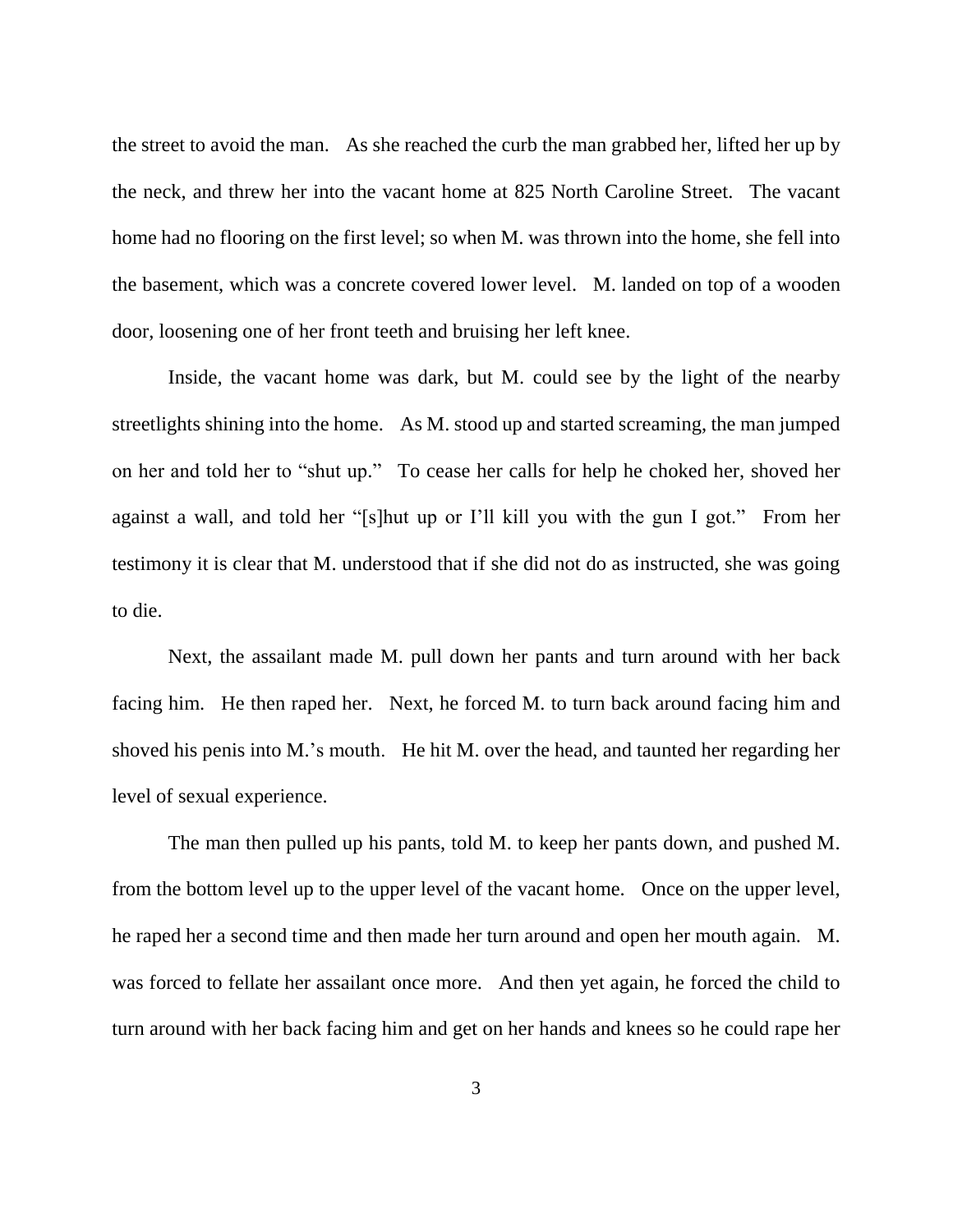a third time. At some point while the two were on the upper deck of the vacant home, the man hit M. on the head for a second time and punched her, hitting her ribs. Finally, the assailant forced his penis into the child's mouth for a third time. The attack ended approximately 30 minutes after M. was thrown into the vacant building. The assailant pushed M. back down to the lower level, returned her cell phone to her, and left.

Nearby, sometime between 8:30 p.m. and 9:00 p.m. on October 17, 2011, Patricia Ann Toliver was watching television at her 1502 Madison Street home near the intersection of Madison Street and Caroline Street. Ms. Toliver testified: "I heard a scream. It didn't last long, maybe two or three seconds. It was a real loud touching scream. It was like somebody was really hurt [and] in pain." When Ms. Toliver looked out her back window toward the direction from which the scream originated, it was dark, and she did not see or hear anything else out of the ordinary.

Around the same time that evening, Crisenda Chung, who resided at 1428 Ashland Avenue near Ashland Avenue's intersection with Caroline Street, was preparing dinner and talking to her sister on the telephone. Ms. Chung testified that she heard screams, but assuming it was nothing, continued to chat with her sister. However, when the screams got louder Ms. Chung decided to step outside to see what was causing all of the commotion. Upon opening her front door, Ms. Chung realized that there were children playing in front of abandoned houses across the street. Assuming that the screams were from the children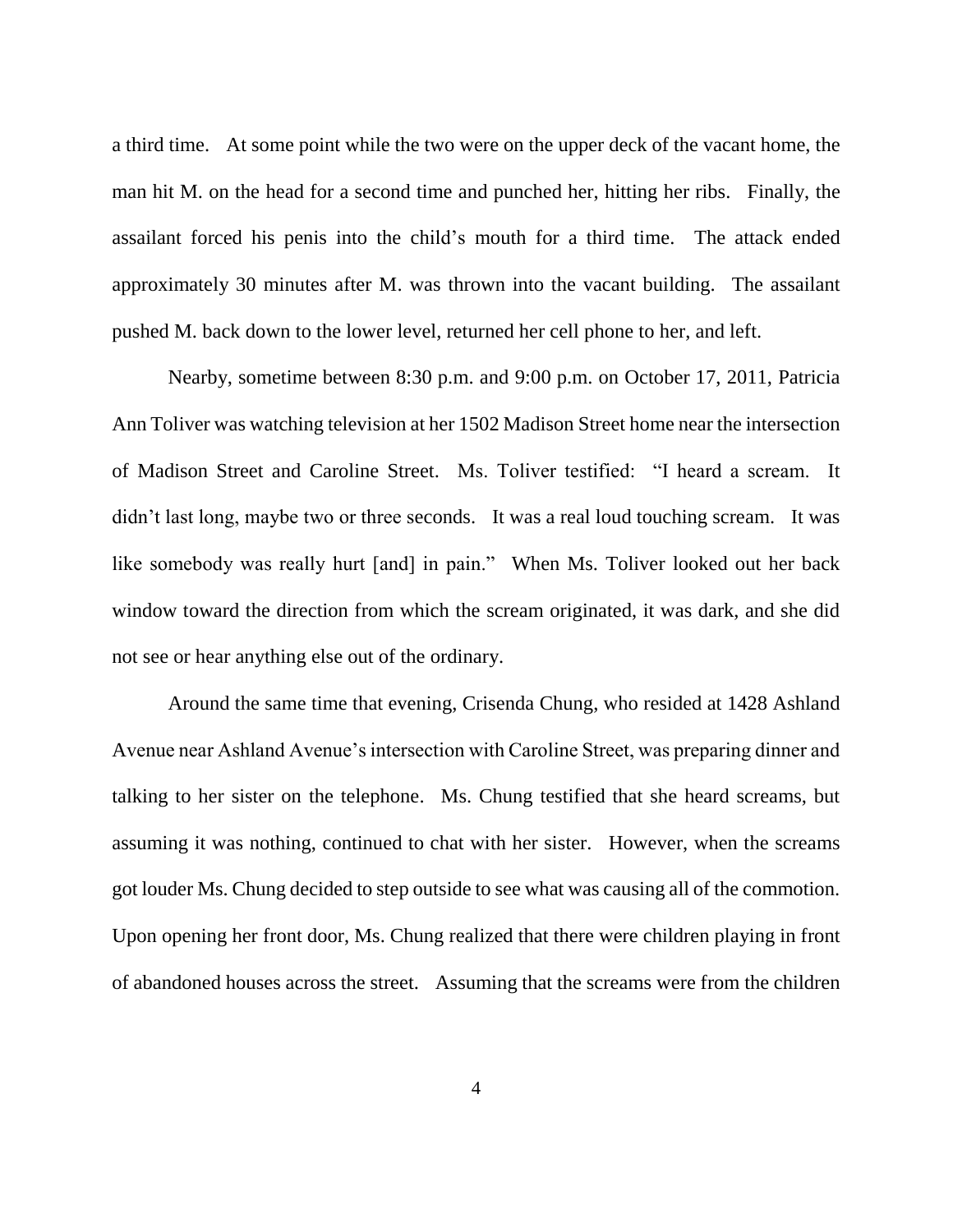playing, Ms. Chung went back inside her home and resumed talking to her sister on the telephone.

When Ms. Chung got back on the phone, she heard screams again; this time, Ms. Chung heard, "Help!" Ms. Chung hung up the telephone and headed outside. She crossed the street and began yelling, "Who are you? Where are you? What can I do? Where are you? Can you tell me, where you're at?" By the time Ms. Chung walked down the block near some vacant houses where she heard the screams originally, the screams had ceased.

After the attack, M. ran out searching for help. She came across Lashonda Whiting who was on the 800 block of North Caroline Street that evening visiting her grandmother, Shirley Price, who lived at 807 North Caroline Street. Ms. Whiting had just left a nearby store and was heading back to her grandmother's home when she saw M., whom she recognized from the neighborhood, on the street dirty, shaking, and crying with blood dripping from her mouth. Ms. Whiting brought M. to her grandmother's house, and the grandmother immediately directed Ms. Whiting to take M. home to her parents.

#### **B.**

## **Emergency Medical Treatment and Investigation**

M. arrived at Mercy Hospital's emergency department around 10:15 p.m. on the night of October 17, 2011. Upon her arrival, the child was sent to the triage section, per standard procedure. There doctors checked her basic vital signs, such as blood pressure and pulse, and looked for any medically concerning injuries. While M. was undergoing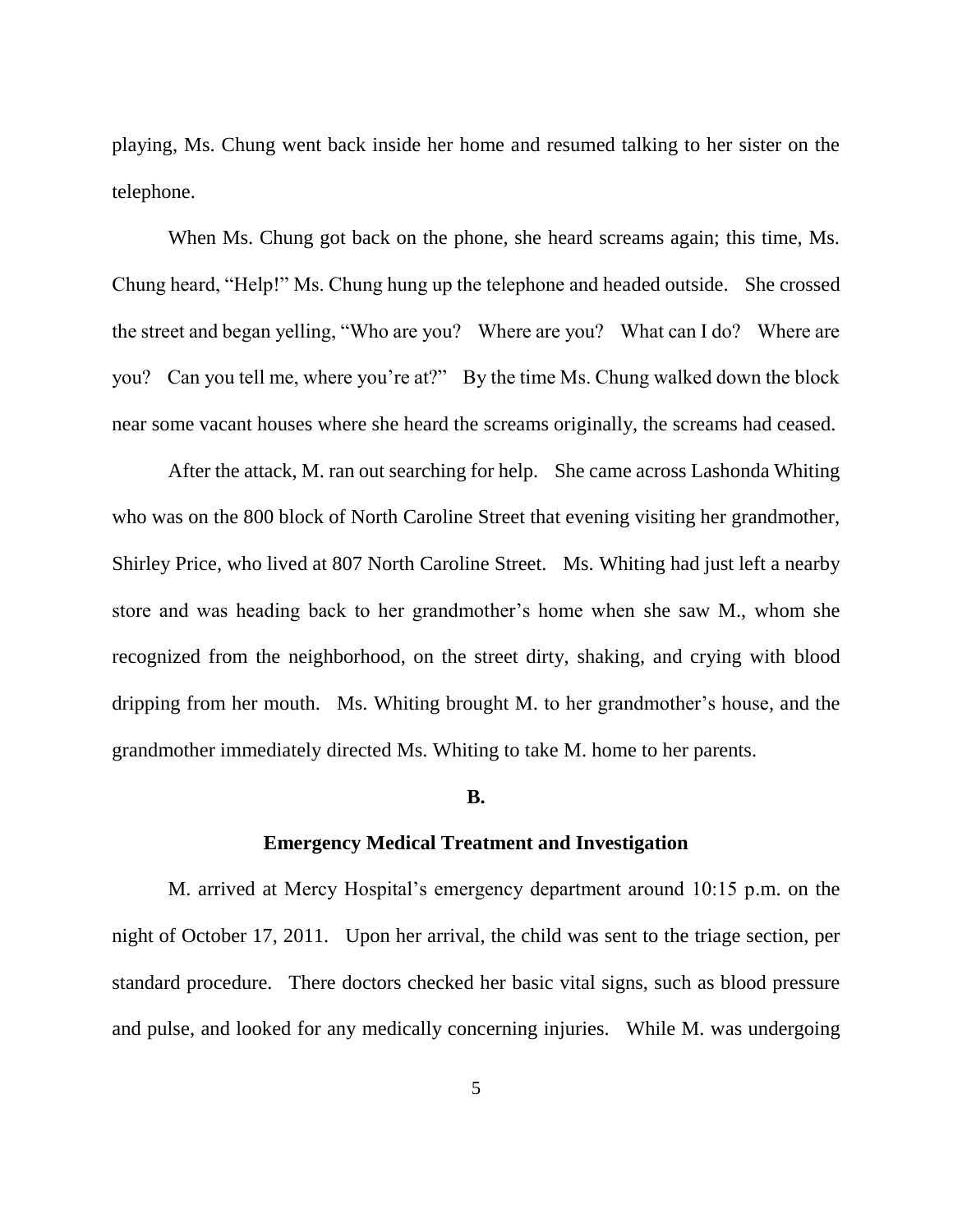this standard procedure, Nurse Olivia Lawrence, a Sexual Assault Forensic Examination ("SAFE") Nurse, introduced herself and got M.'s recitation of the attack to determine which type of examination to administer. Ultimately, Ms. Lawrence conducted a complete sexual assault exam, which included a general physical and genital examination. Ms. Lawrence also collected evidence for use in the anticipated criminal investigation.

During Ms. Lawrence's physical exam of M., she noticed that M.'s voice was raspy; she had swelling to her upper lip; there was dried blood in the creases of her lip and along her lips; she had some bruising below the lower lip to the cheek area; and M. had an abrasion and dried blood on the inside of her upper lip. M.'s right front tooth was loose with blood and inflammation around the gum line. M.'s left knee, which was very tender to the touch, had an abrasion, which, at the time of the examination, was starting to swell and develop bruising. M.'s right shin was also bruised, swollen, and tender to the touch.

Detective Raynard Johnson of the Baltimore City Police Department, Special Investigations Unit, was assigned to investigate the attack on M. He compiled a photographic array of possible suspects based on the physical description that M. provided to detectives on the night of October 17th into the morning hours of October 18, 2011. The array contained six photos, one of which was of the Appellant. When presented with the array M. pointed to Appellant and said, "he's close."

Candra Johnson, a DNA analyst for the Baltimore City Police Department and expert witness in DNA analysis, testified that she analyzed a vaginal swab and an oral swab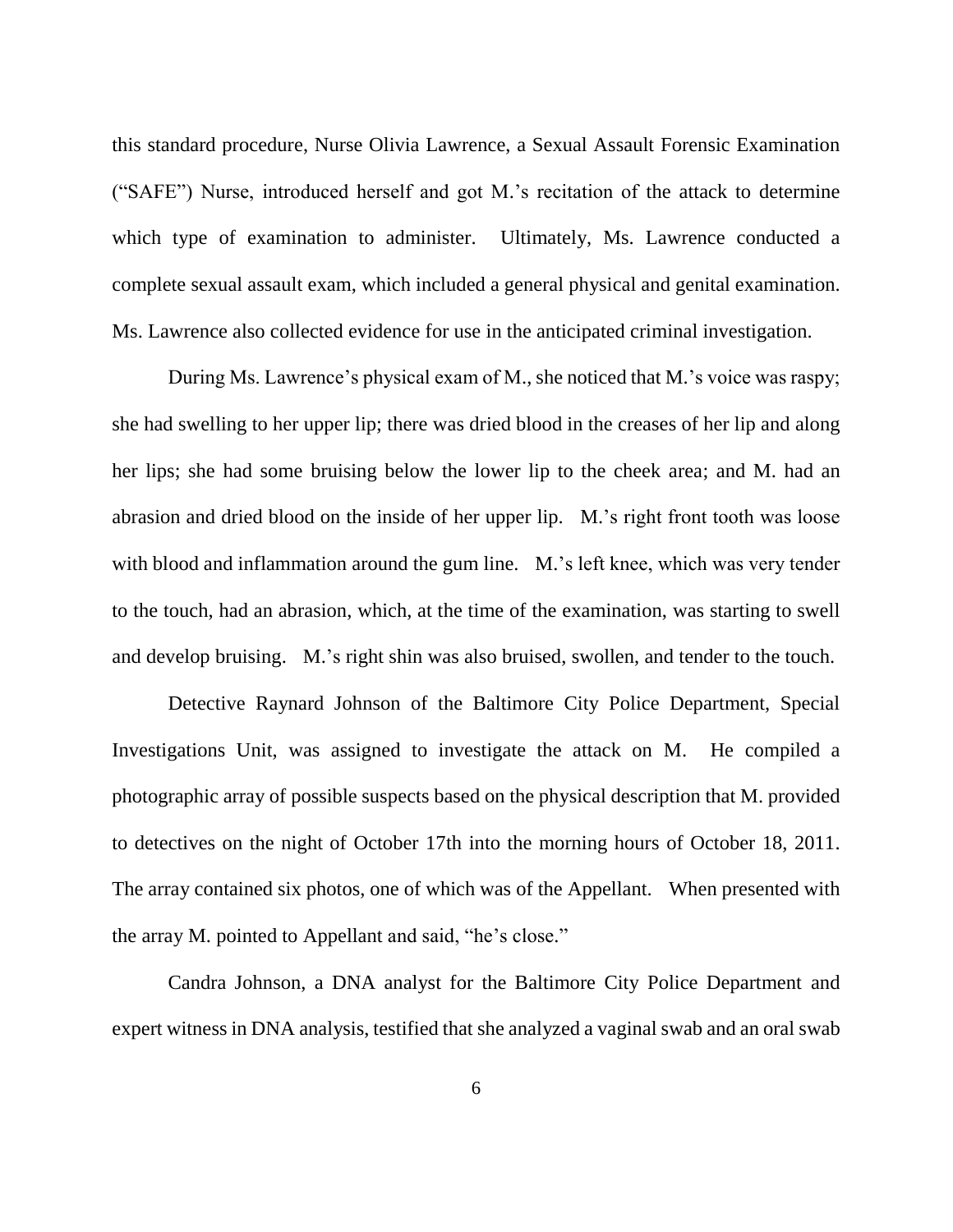from M., a portion of a stain located on the interior crotch area of M.'s underwear, a fingernail swabbing from M., a portion of unknown blood sample from M., and an oral swab from the Appellant. Ms. Johnson's DNA analysis revealed that the sperm found in the vaginal swab from M. contained Appellant's DNA. Ms. Johnson's report stated:

The chances of selecting an unrelated individual from a random population as a possible contributor to the evidence samples at the tested loci [were] approximately: 1 in 217 million (217,000,000) individuals in the American Caucasian population[;] 1 in 4.07 million (4,070,000) individuals in the African American population[; and] 1 in 98.0 million (98,000,000) individuals in the SE Hispanic American population[.]

The non-sperm fragments of the vaginal swab contained M.'s DNA only. On M.'s underwear, the sperm fragment of the sample yielded a DNA profile consistent with a mixture of Appellant, M., and an "additional allele from an unknown individual." The fingernail swabbings from M. also yielded a DNA profile consistent with a mixture of M. and "additional allele from an unknown individual." The "major profile identified in the sperm fraction" of the underwear stain was consistent with Appellant such that:

[t]he chances of selecting an unrelated individual from a random population possessing the same profile as the major contributor in the evidence sample at the tested loci [were] approximately: 1 in 6.05 quintillion (6,050,000,000,000,000,000) individuals in the American Caucasian population [;] 1 in 27.2 quadrillion (27,200,000,000,000,000) individuals in the African American population[; and] 1 in 867 quadrillion (867,000,000,000,000,000) individuals in the SE Hispanic American population[.]

Ms. Johnson's findings were reviewed by two other DNA analysts to ensure that she followed protocol and made conclusions within standard operating procedures.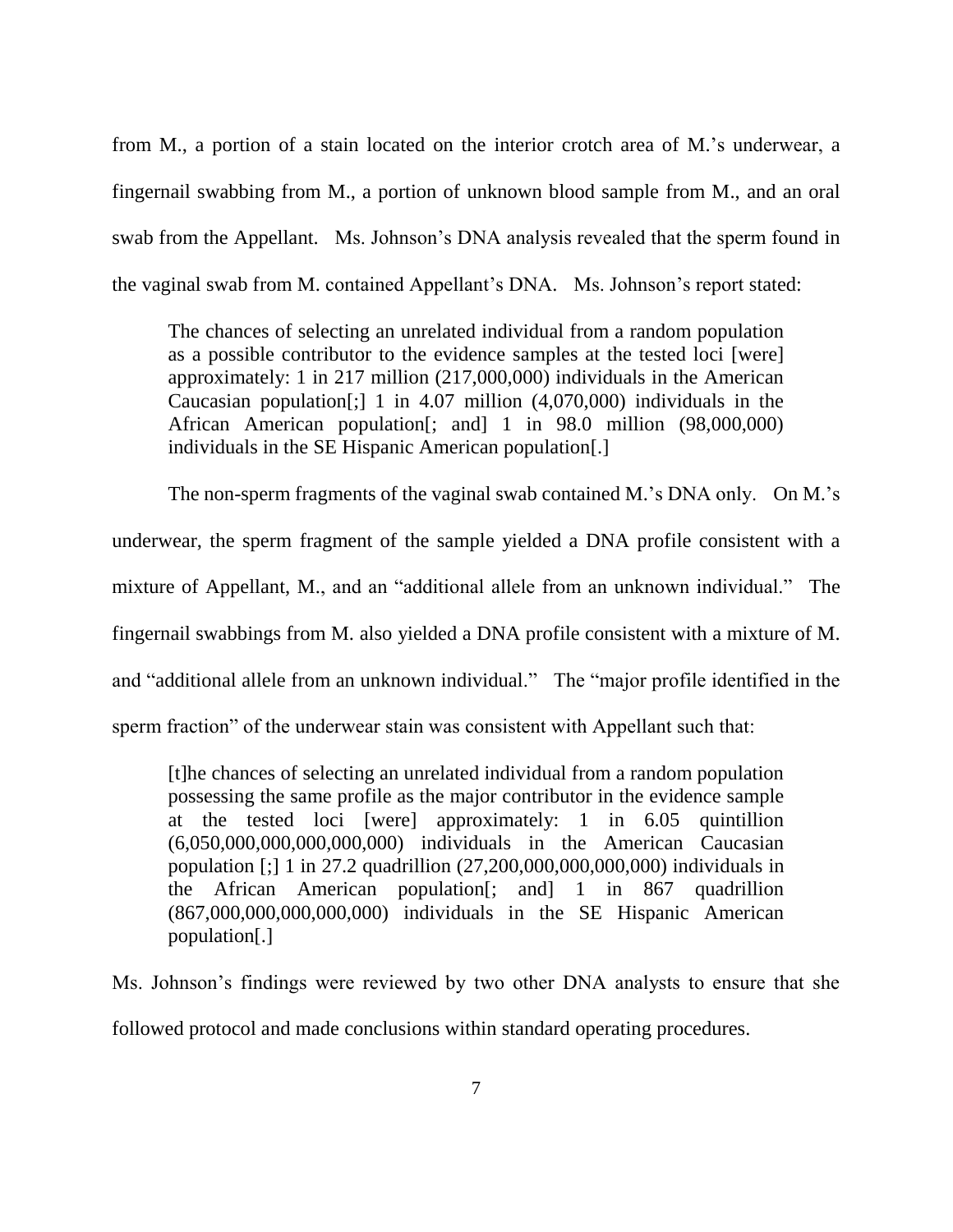Additional facts will be presented as they pertain to the individual issues discussed.

## **DISCUSSION**

#### **I.**

## **Voir Dire for the Purpose of Peremptory Strikes**

Appellant's first allegation of error is that the circuit court erred by preventing defense counsel from asking certain prospective jurors follow-up questions regarding their employment status. Appellant does not posit that receiving answers to these follow-up questions would have provided a basis for striking a particular juror for cause. Instead, Appellant urges this Court to hold that the circuit court abused its discretion by refusing to permit follow-up questions that would have aided the Appellant "in the intelligent use of peremptory strikes." The State counters that the court was not required to ask any employment status questions beyond those "reasonable likely to reveal cause for disqualification," *Boyd v. State* 341 Md. 431, 436 (1996), and the court did not abuse its broad discretion is refusing to allow follow-up questions to aid in the intelligent use of peremptory strikes.

Appellant points to three occasions where he attempted to ask jurors follow-up questions, but was precluded by the court's ruling. All three occasions involved prospective jurors who, in response to the court's inquiry, indicated that they or a member of their immediate family had been a victim of a crime or committed a crime. All three prospective jurors approached the bench individually and responded that, despite their experiences, they could be fair and impartial arbiters. Defense counsel attempted to ask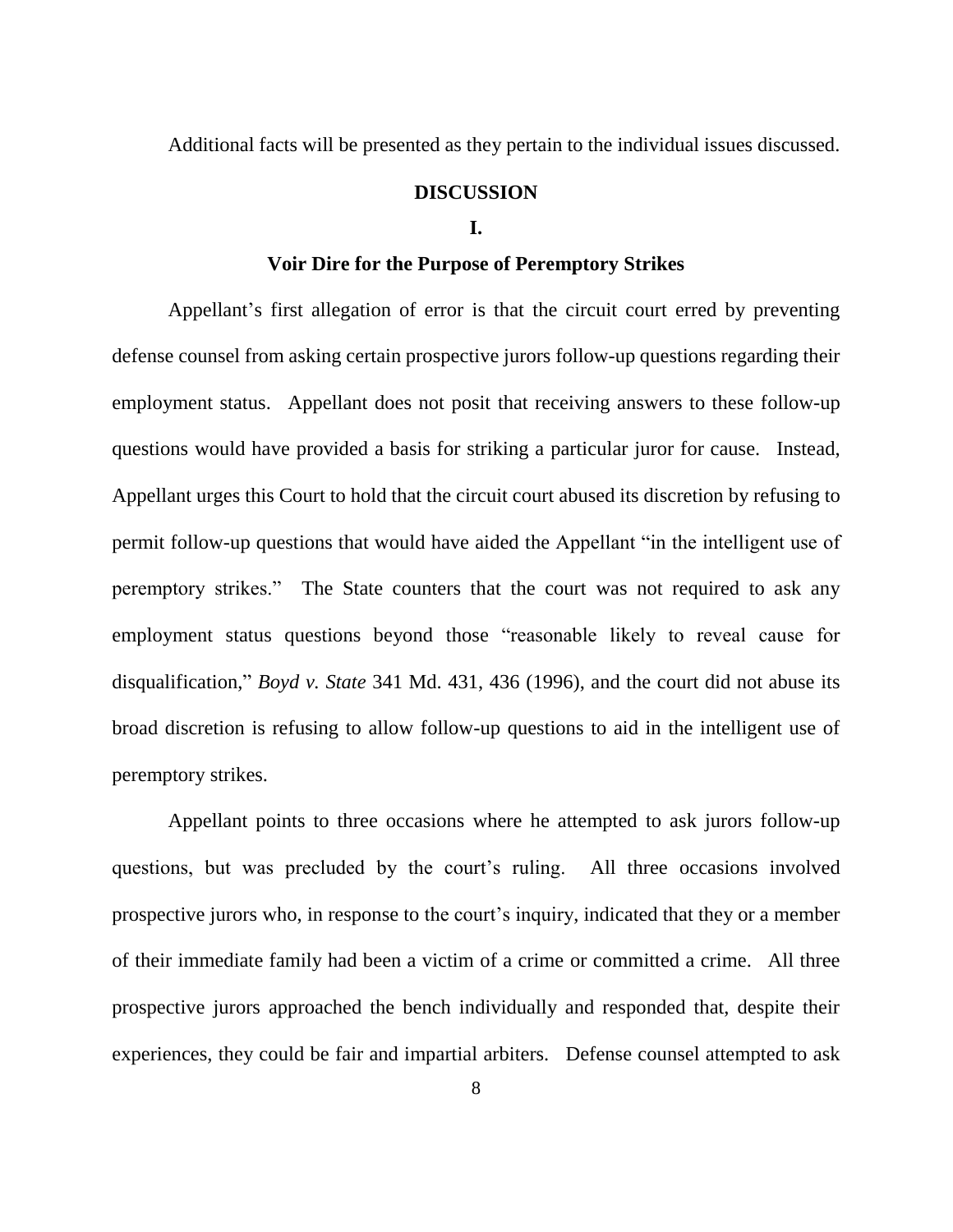these specific jurors about their employment statuses because such information was missing from their juror information sheets. Noting each objection, the court stated:

Let the record reflect [defense counsel] is repeatedly asking to inquire of people who are unemployed more information about their employed [sic] and the Court is declining the opportunity for him to do so. The only reason that these jurors are at the bench at all is because they answered the question victim of a crime, convicted of a crime and it is a personal question, personal in nature. And I'm allowing these jurors to give their explanations at the bench. Normally in voir dire, a general voir dire, I would not *sua sponte* allow a general question, "What do you do for a living," of all jurors. The information, as indicated on the jury sheet, gives attorneys some basic information about each juror. But in some instances where it says occupation the occupation is that the juror is unemployed. I'm not going to inquire of all of these jurors of what their employment is nor am I going to allow any further questioning unless that employment is something that would affect the juror's ability to serve. For example, we asked a question about jurors who have legal background and training. There was no other employment like question that was either posed by the State or the defense for that matter other than legal in nature. And so for that reason I'm declining to ask anything about their employment.

Appellant notes one occasion on which the court permitted a follow-up question concerning the juror's employment status. Indeed, upon defense counsel's remark that he had a follow-up question, the court asked the juror whether she was unemployed. Appellant posits that the circuit court abused its discretion by "selectively" permitting follow-up questions to this one juror but not others.

"An appellate court reviews for abuse of discretion a trial court's decision as to whether to ask a voir dire question." *Pearson v. State,* 437 Md. 350, 356 (2014) (citing *Washington v. State,* 425 Md. 306, 314 (2012)). While it is true that a defendant has a constitutional right to an "impartial jury," U.S. CONST. amend. VI; Md. Decl. of Rts. Art.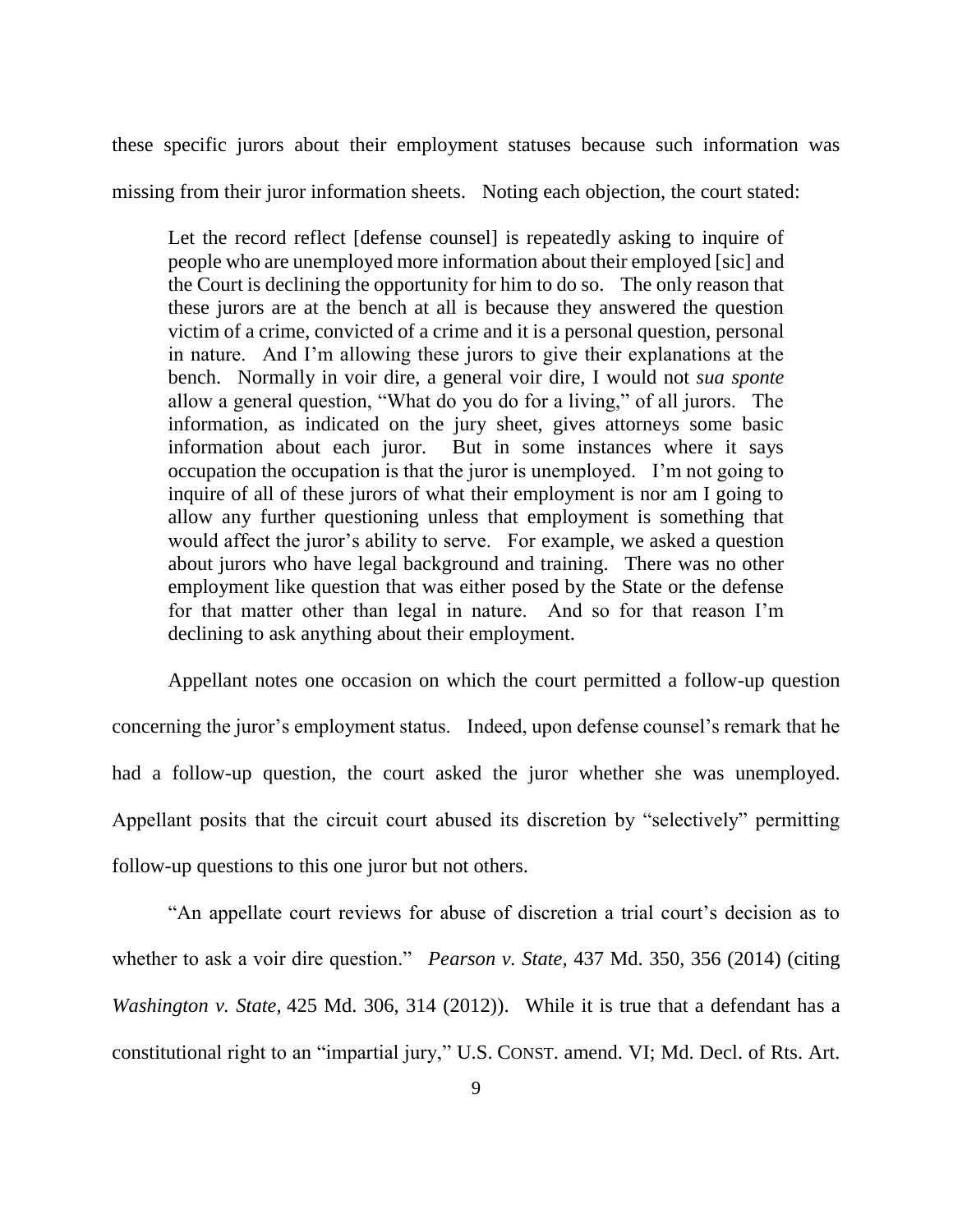21, and voir dire is a critical aspect of implementing that right, "Maryland employs 'limited voir dire,'" *Pearson*, 437 Md. at 356 (quoting *Washington v. State,* 425 Md. 306, 313 (2012)). "[T]he sole purpose of voir dire 'is to ensure a fair and impartial jury by determining the existence of' specific 'cause for disqualification.'" *Id.* (quoting *Washington*, 425 Md. at 312). Contrary to Appellant's contention, "[u]nlike in many other jurisdictions, facilitating 'the intelligent exercise of peremptory challenges is not a purpose of voir dire in Maryland.'" *Id.* at 356-57 (quoting *Washington,* 425 Md. at 312). Thus, "the trial court has broad discretion in the conduct of voir dire, most especially with regard to the scope and the form of the questions propounded, and . . . it need not make any particular inquiry of the prospective jurors unless that inquiry is directed toward revealing cause for disqualification." *Washington,* 425 Md. at 313 (quoting *Dingle v. State*, 361 Md. 1, 13-14 (2000)). Accordingly, a circuit court does not abuse its discretion by failing to ask a voir dire question that is "'not directed at a specific' cause 'for disqualification' or is 'merely fishing for information to assist in the exercise of peremptory challenges.'" *Pearson,* 437 Md*.* at 357 (quoting *Washington,* 425 Md. at 315).

Returning to the case at bar, whether any of the prospective jurors was unemployed or recently obtained new employment that was not noted on their juror information sheets would not foreseeably lead to specific cause for striking a prospective juror in this case and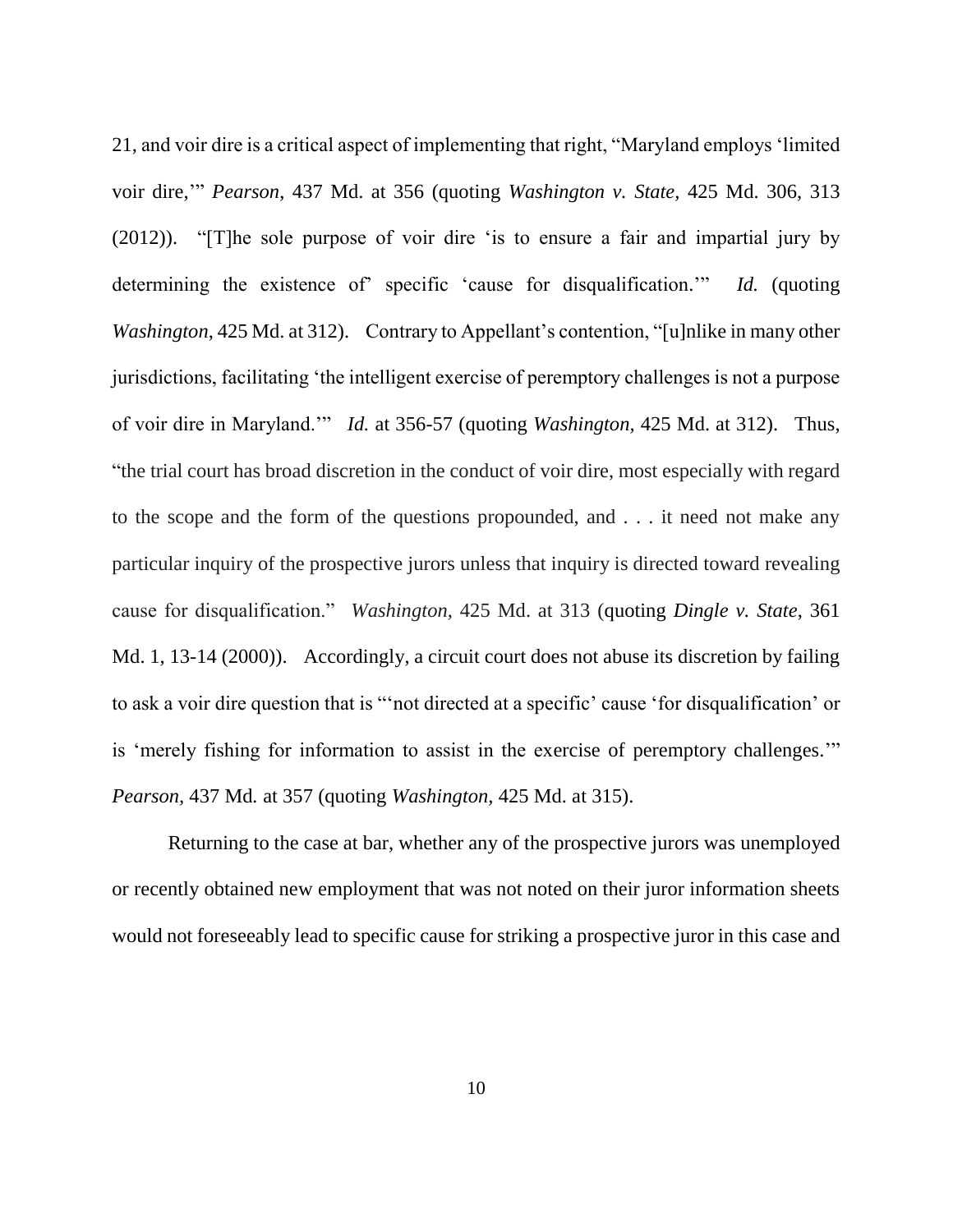Appellant has conceded this fact.<sup>2</sup> The court inquired whether any of the jurors, their immediate family members, or close friends had law enforcement or legal training and if so, whether that would impair their ability to be fair in this case. Not one of the jurors of whom Appellant's counsel sought to ask follow up employment questions indicated that they had law enforcement or legal training.<sup>3</sup> That was the only employment question potentially required here, given the fact that police officers and other law enforcement personnel would testify at the trial. *See Bowie v. State,* 324 Md. 1, 7-8 (1991) (holding that the trial court erred in refusing to propound voir dire questions designed to identify jurors who would give more weight to testimony of police officers than civilians or to State's witnesses and defense witnesses). For an employment-based voir dire question to be mandated, "'there must be a qualifying witness, one, who, because of occupation or category may be favored, or disfavored, simply on the basis of that status or affiliation.'" *Washington,* 425 Md. at 320 (quoting *Moore v. State,* 412 Md. 635, 655 (2010)). The witnesses who testified for the State were law enforcement and medical personnel.

 $\overline{a}$ 

<sup>2</sup> In *Curtin v. State,* 393 Md. 593, 609 n.8 (2006), the Court of Appeals concluded that when directly related to the case at hand, the court is required to inquire during voir dire whether strong feelings about race, ethnicity, cultural heritage, religious bias, sexual assault against a minor, controlled dangerous substances, the ability of a juror in a capital case to convict based upon circumstantial evidence, and placement of undue weight on police officer credibility, would affect the venireman's impartiality.

The Court did inquire, upon objection, into the employment status of juror 2112 who indicated that she was unemployed at the time she was the victim of a crime but that she now works for Giant Food Grocery stores.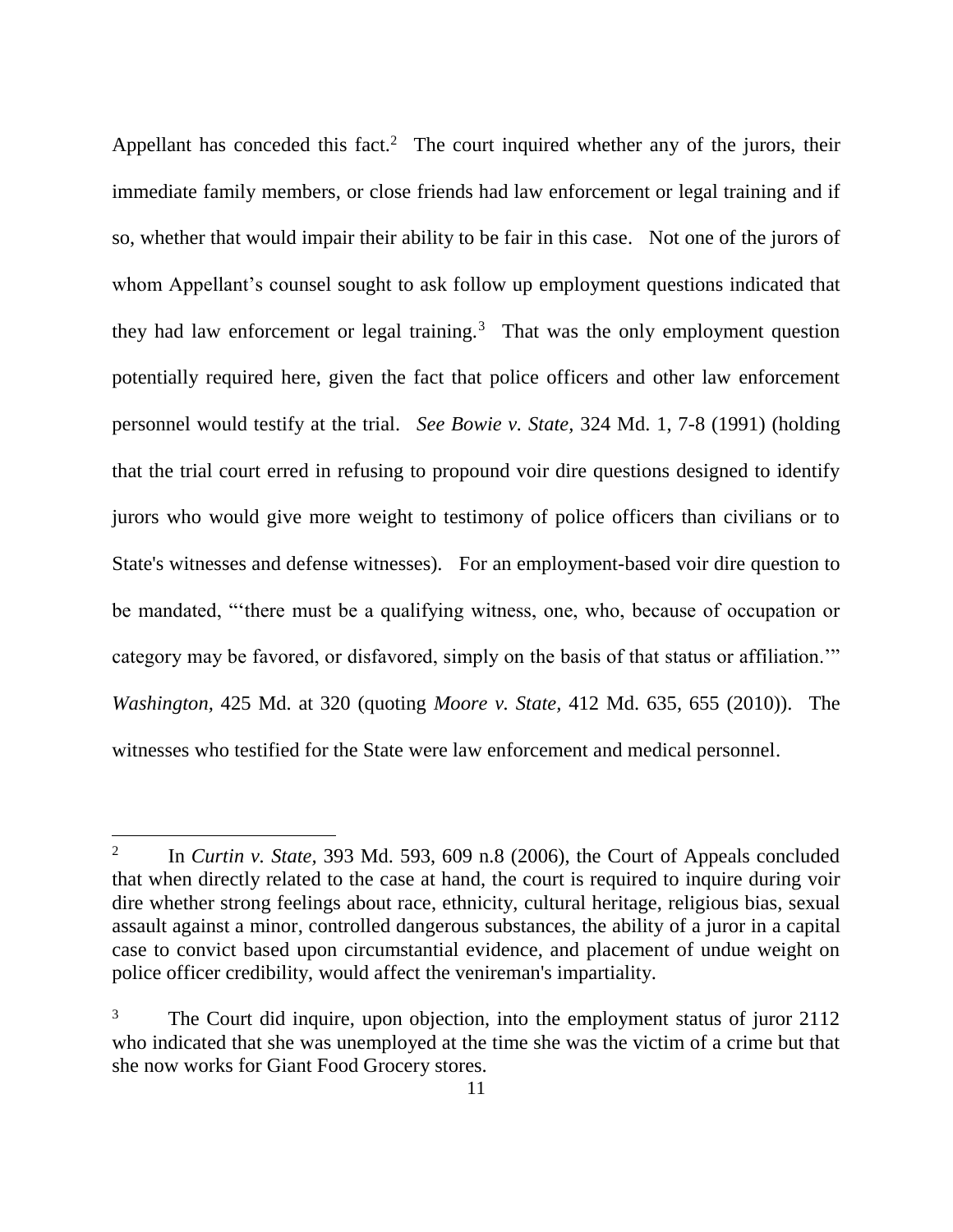Appellant urges this Court to expand the limited nature of voir dire and require questioning that would assist in the exercise of peremptory challenges. The Court of Appeals recently declined to expand voir dire for this purpose, and explained:

[I]t would be imprudent for us to address this far-reaching issue without the benefit of study regarding the possible ramifications. We are unaware of any such study, and, in response to questions from the Honorable Glenn T. Harrell, Jr. at oral argument, both parties stated that they were unaware of any such study, aside from anecdotal evidence regarding California's transition to limited voir dire in criminal cases. To gather more information on the important issue of whether to maintain limited voir dire, we would refer the issue to the Standing Committee on Rules of Practice and Procedure for its consideration and recommendation.

*Pearson,* 437 Md. at 357 n.1.

Accordingly, we hold that the circuit court did not abuse its discretion by refusing to ask questions in voir dire regarding the employment status of certain jurors.

## **II.**

### **Hearsay Within the SAFE Report**

At trial, Nurse Olivia Lawrence was accepted as an expert witness in sexual assault forensic examinations ("SAFE") and testified on behalf of the State. Appellant contends that the circuit court erred in permitting certain hearsay statements through the testimony of Nurse Lawrence, and by admitting a redacted copy of the SAFE report which she prepared.

Ms. Lawrence testified that a SAFE nurse is a nurse specially trained in forensic evidence collection including photographing injuries. She explained the standard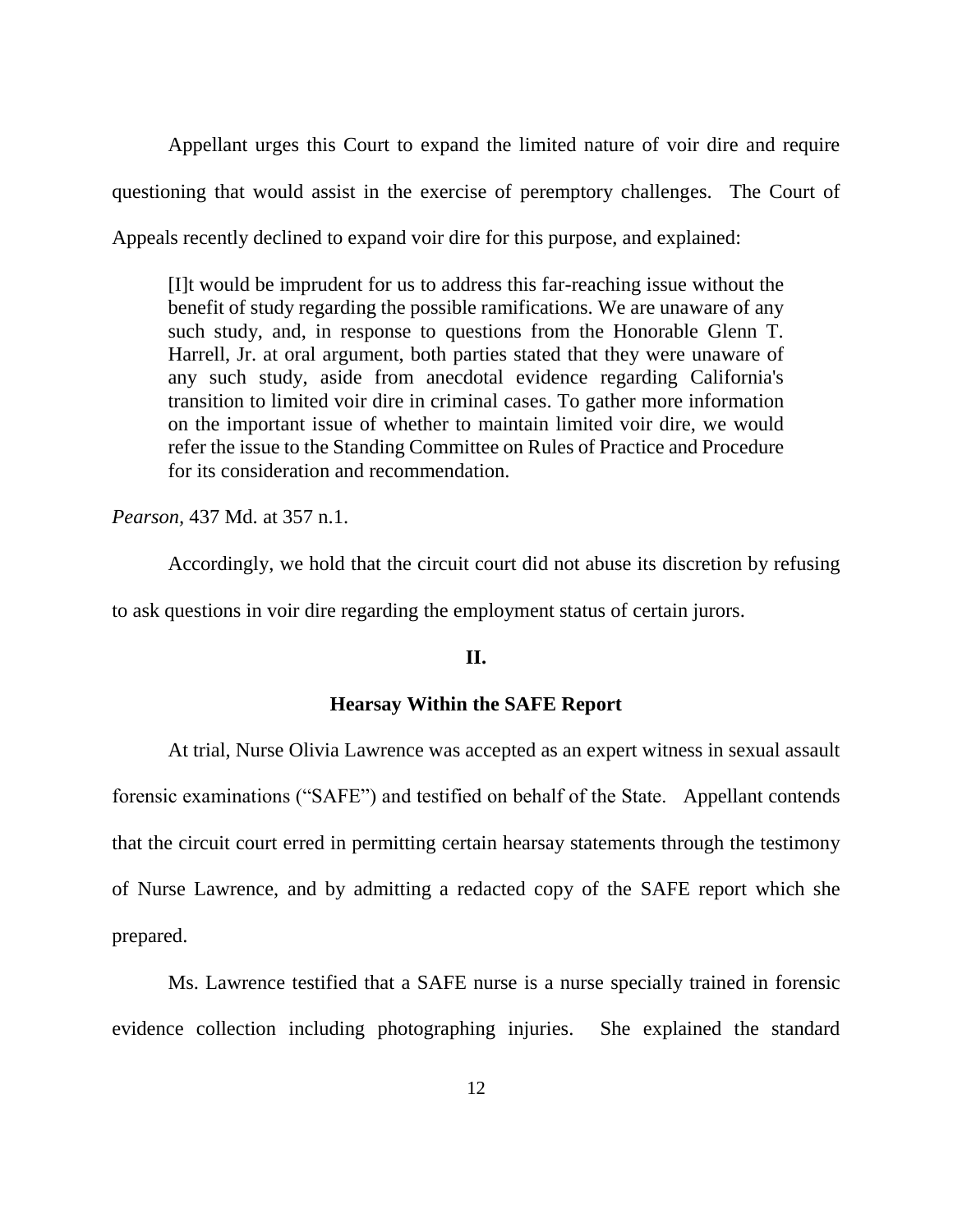procedure at Mercy Hospital, where she worked on October 17, 2011, and where M. was treated:

When a patient [arrives in] the emergency department and they state that they have been assaulted, they are first triaged to get basic blood pressure, pulse. And then they are seen by a[n] emergency room physician to be medically cleared or treated for any medically concerning injuries at that time. And when the patient is stable and cleared medically from the emergency department, a forensic nurse is called in, in order to do the forensic exam and any evidence collection that is needed.

Ms. Lawrence testified that when conducting the SAFE exam on M., as with all patients, she first asked M. to describe the attack in her own words to determine what type of exam to perform. Based on M.'s recitation of the events that evening, Ms. Lawrence decided to do a full sexual assault exam.

Ms. Lawrence testified that during a full sexual assault exam, the SAFE nurse obtains a urine sample and blood samples that are sent to a lab for processing. The nurse also takes the patient's medical history; does a head to toe physical exam, looking and feeling for any injuries or tender areas; and then conducts a genital exam. After the genital exam, the patient is "allowed to get dressed and medications are offered for STD protection, prophylaxis and also pregnancy prophylaxis."

During trial, the court allowed the SAFE Report to be marked for identification purposes only, until the parties had redacted information that was not germane to treatment or diagnosis. After the State rested its case, the court returned to the issue of the SAFE Report's admissibility. Defense counsel objected to the entire report on the basis that it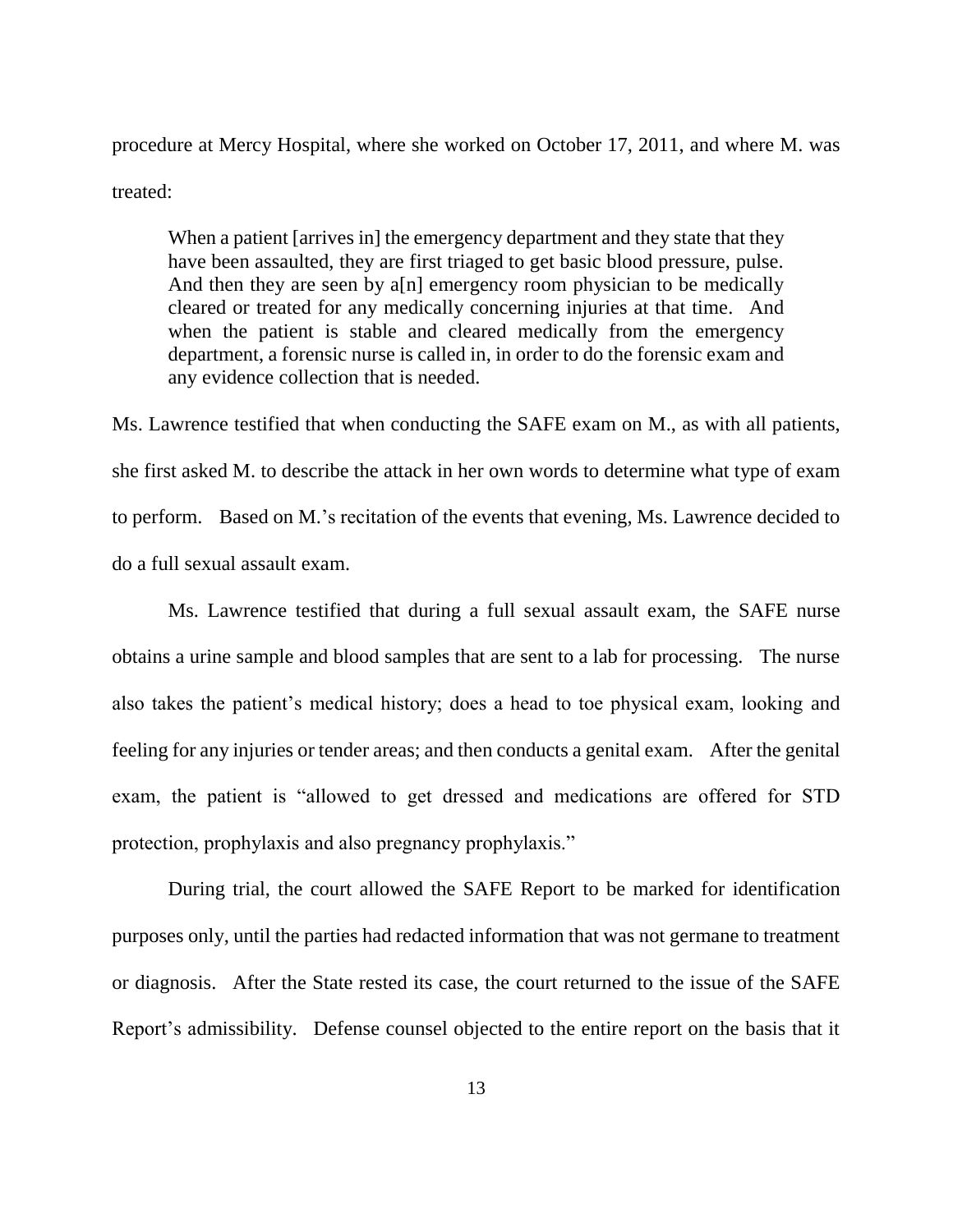was prepared in anticipation of litigation and it was not prepared with medical treatment as its sole purpose. The State responded that this was a report completed as part of a medical examination, and "this collection of information from the victim is germane to treatment, [and] [i]t's to determine what's wrong with the victim, how the injuries occurred, what tests to administer, [and] what medicines to administer." The State pointed out that Ms. Lawrence testified that she took medical actions based on the information in the report. The circuit court then determined that SAFE Report would be allowed to come in with appropriate redactions. The following colloquy resulted:

THE COURT: Starting with the first redaction, with the understanding that the report is going to come in, Mr. [Defense Counsel], do you have any further redactions to Page 1?

[DEFENSE COUNSE]: No, Your Honor.

THE COURT: Page 2?

STATE: Your Honor, what we agreed would come in, "He hit me again. It went in. He made me turn around and open my mouth, so I did. Then, he turned me around. It hurt." That's it on Page 2.

THE COURT: Any objection?

[DEFENSE COUNSEL]: Yes, Your Honor. I did want the statement "It went in," to be redacted because I don't - -

\* \* \* THE COURT: "It went it."

STATE: - Yes, Your Honor.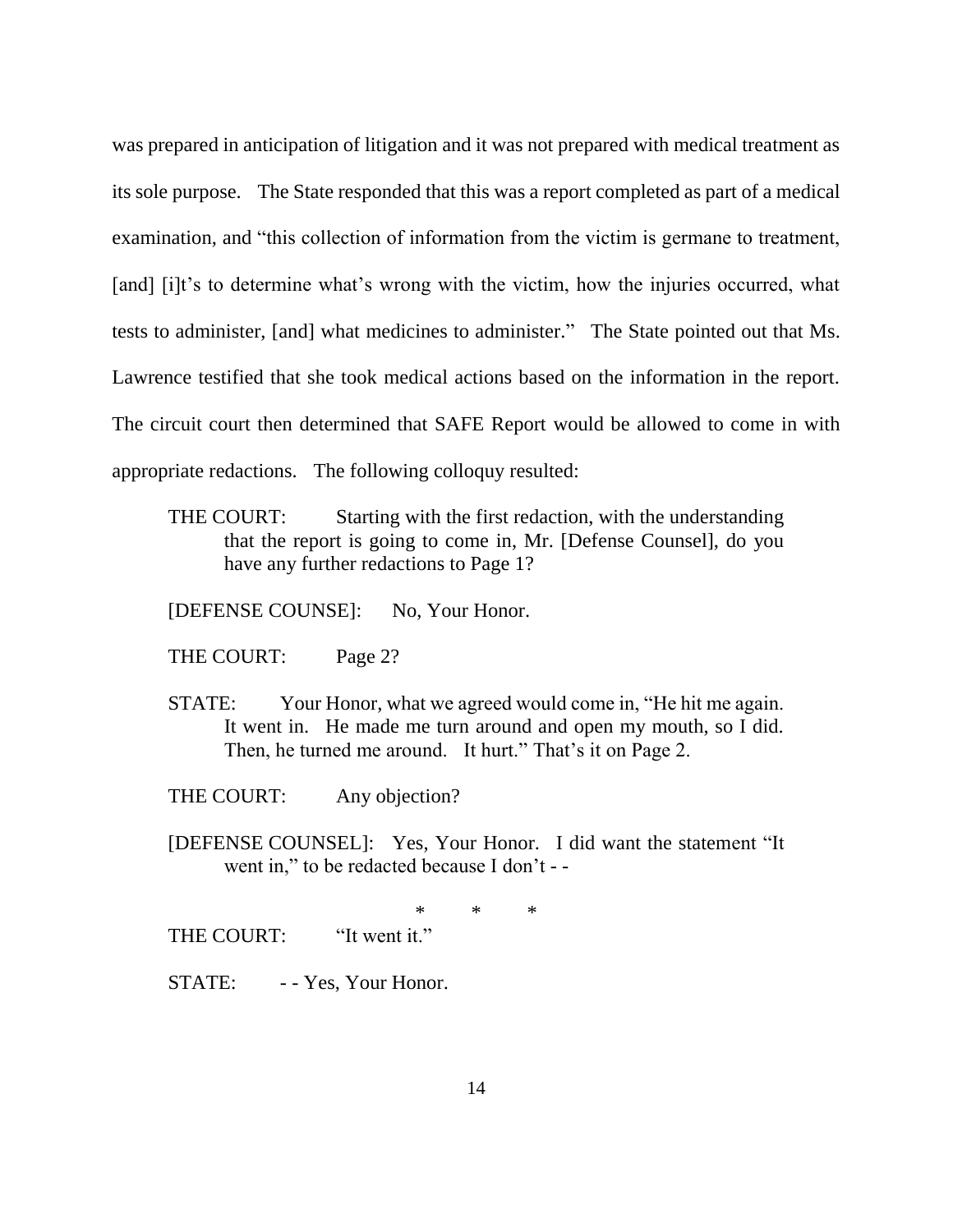THE COURT: So, we're talking about penetration. And wasn't there testimony from the nurse that they gave her a pill for in the event that sperm had resulted and a possible pregnancy?

And wouldn't it be relevant whether or not there was actual penetration in her vagina to the extent that there could be sperm that could result in a pregnancy?

They had to give her medication for that. I believe the witness testified that they actually gave her the "morning after," as they call it, pill. Isn't that right?

\* \* \*

And so, I'm saying to you, based on the evidence in this case, you would agree that the witness testified that as a result of what [M.] told her, she administered the [morning] after pill?

[DEFENSE COUNSEL]: Yes, Your Honor. And I don't mean to be too technical, but she didn't say that she administered it because of that particular statement that [M.] said.

The statement, "It went in," can be vague because it could have - - she could have been referring to, whether it was her vagina or whether it was her mouth. And I don't mean to be graphic, but that's vague, Your Honor, so as to what the respondent [sic] said at the time.

And this doctor didn't get - - or the nurse didn't indicate that there was a different medical treatment for vaginal penetration or oral penetration. So, the statement by itself, "It went in," is too vague to come in under this exception, Your Honor.

- THE COURT: Thank you very much. It will be redacted as indicated. "It went in," will remain. And "He made me turn around and open my mouth."
- STATE: Thank you, Your Honor.
- THE COURT: I would note that the statement, "He hit me again. It went in," is before the statement "He made me turn around and open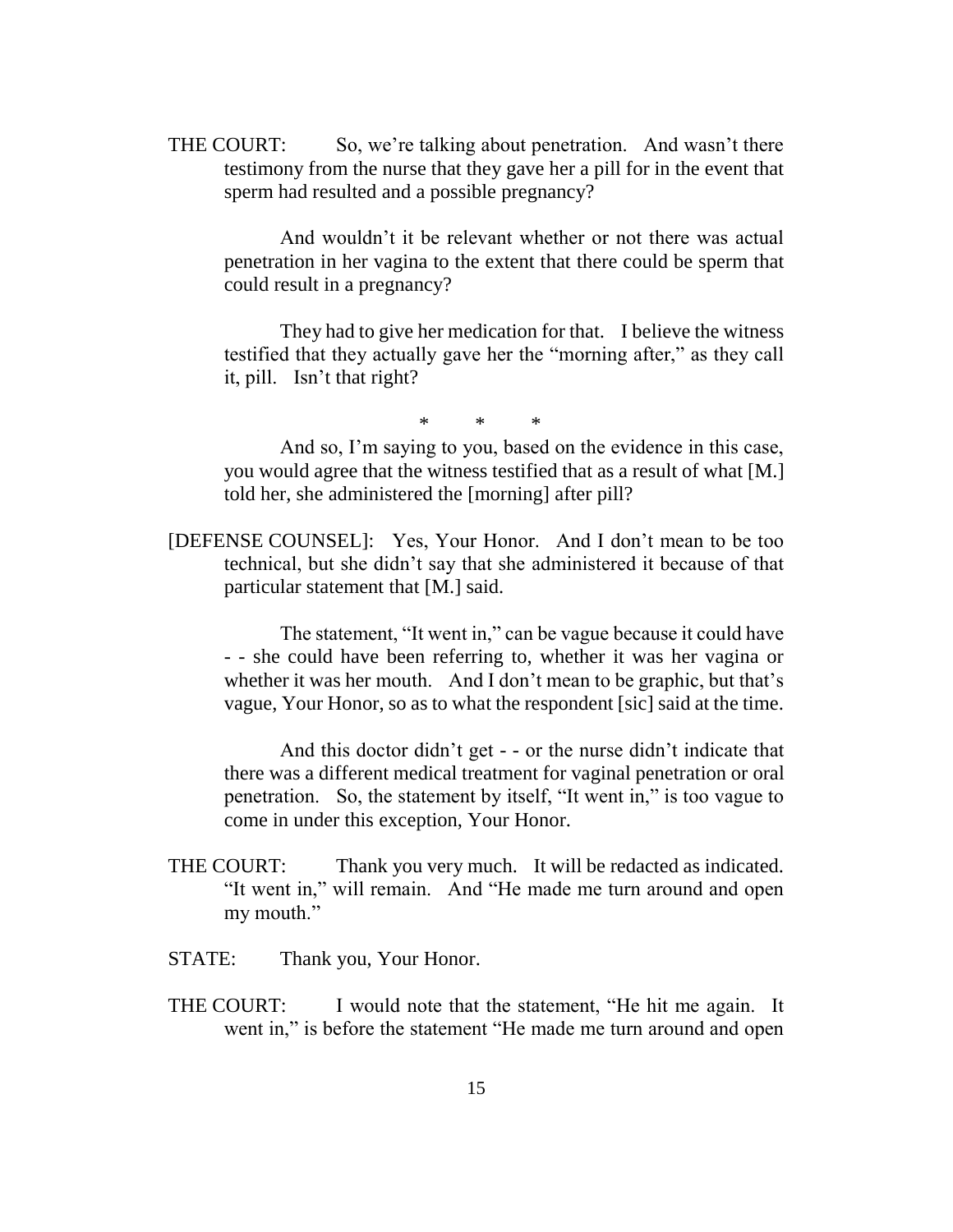my mouth." And so, consistent with the type of information that may be required for treatment, I will allow it.

Upon another objection from defense counsel, the court reiterated its reasoning for

permitting the "It went in" language:

. . . [T]his type of information was gathered to determine what areas of her body needed or required treatment.

There's also STD's [sic] and HIV, and other things that may be implicated. It was testified by the victim that no condom was used, therefore, any of these sexual contacts could result in injuries that she may need to receive treatment.

And there was testimony given that she did receive an antibiotic, in addition to other things. So, over your objection, that page will remain asis, intact.

Appellant contends the trial court erred in submitting the redacted SAFE report to the jury because: (1) the statements that M. made to Ms. Lawrence during her the SAFE examination were inadmissible hearsay because they were not statements made for diagnosis or treatment, as Ms. Lawrence's duties were strictly to collect evidence; and (2) even if Ms. Lawrence had a dual propose—to collect evidence and evaluate patient for treatment—M. did not testify specifically to her awareness of the medical purpose of the exam.

While appellate courts generally review rulings concerning the admissibility of evidence for abuse of discretion, the admissibility of hearsay evidence is different. *Bernadyn v. State,* 390 Md. 1, 7-8 (2005). This is because, under our rules, a trial "court has no discretion to admit hearsay evidence in the absence of a provision providing for its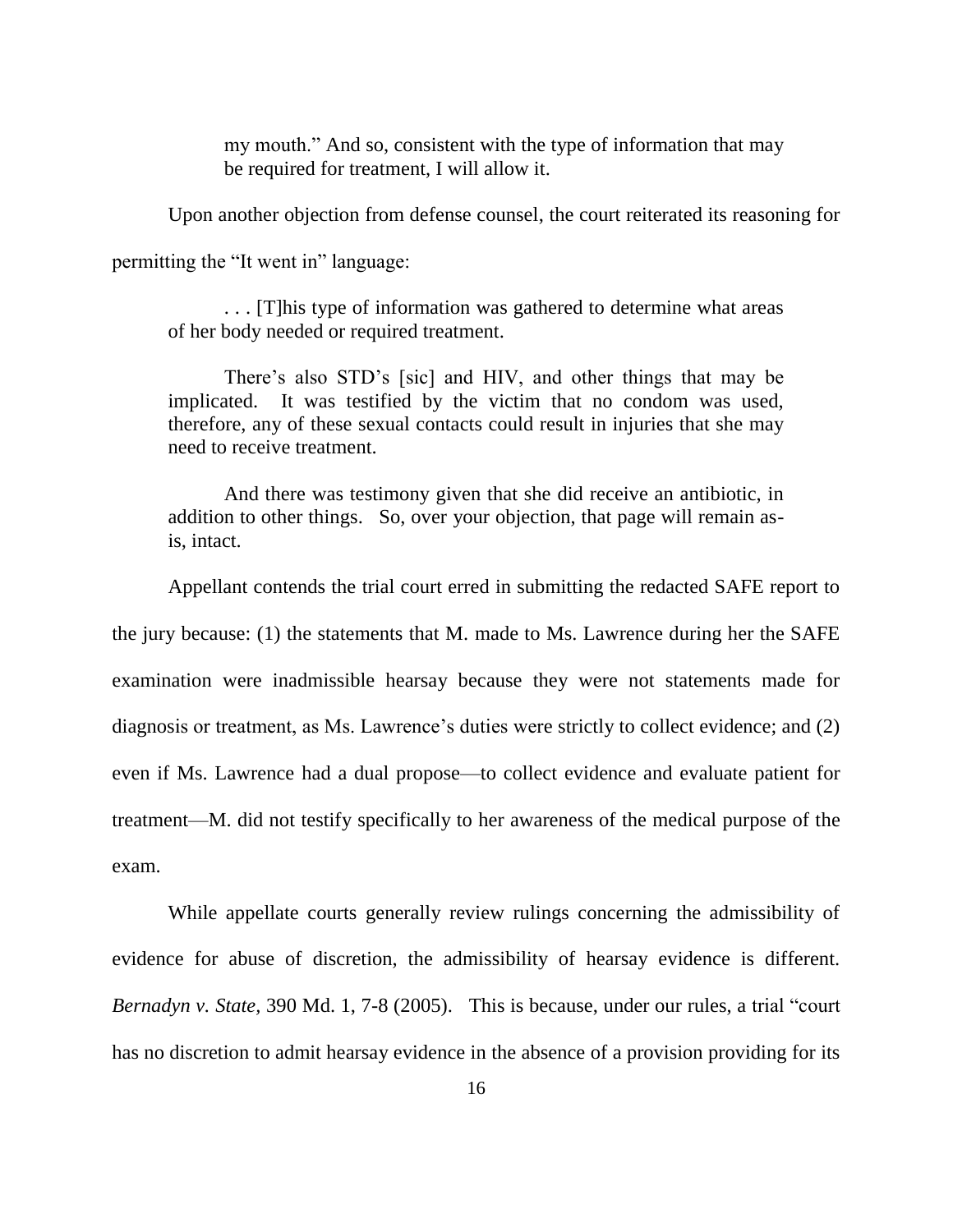admissibility." *Id.* at 8. Accordingly, "[w]hether evidence is hearsay is an issue of law reviewed *de novo*." *Id.*

Hearsay is defined as "a statement, other than one made by the declarant while testifying at the trial or hearing, offered in evidence to prove the truth of the matter asserted." Md. Rule 5-801(c). Unless specifically permitted within the rules, hearsay is not admissible. Md. Rule 5-802. Ms. Lawrence's SAFE Report and the included medical records, involve two layers of hearsay evidence. First, the actual written report itself, and second the statements from M. to the medical staff during examination.

"Ordinarily, 'hospital records may be admitted under the business records exception to the hearsay rule, Rule 5–803(b)(6).'" *Hall v. Univ. of Maryland Med. Sys. Corp.*, 398 Md. 67, 86 (2007) (quoting *State v. Bryant,* 361 Md. 420, 430 n.5 (2000)); *see also Dietz v. Moore*, 277 Md. 1, 7 (1976) ("As we have held in numerous cases, hospital records are not inadmissible as hearsay in Maryland because they fall within the statutory business record exception now codified in Code, Courts and Judicial Proceedings Article, § 10- 101."). However, the statements contained in the hospital record must be "'pathologically germane' to the physical condition which caused the patient to go to the hospital in the first place." *Id.* at 92 (quoting *Yellow Cab Co. v. Hicks,* 224 Md. 563, 570 (1961)). Those entries in hospital records which are relevant to the diagnosis or treatment of the patient's condition fall within the business records exception to the hearsay rule. *Id.* Where there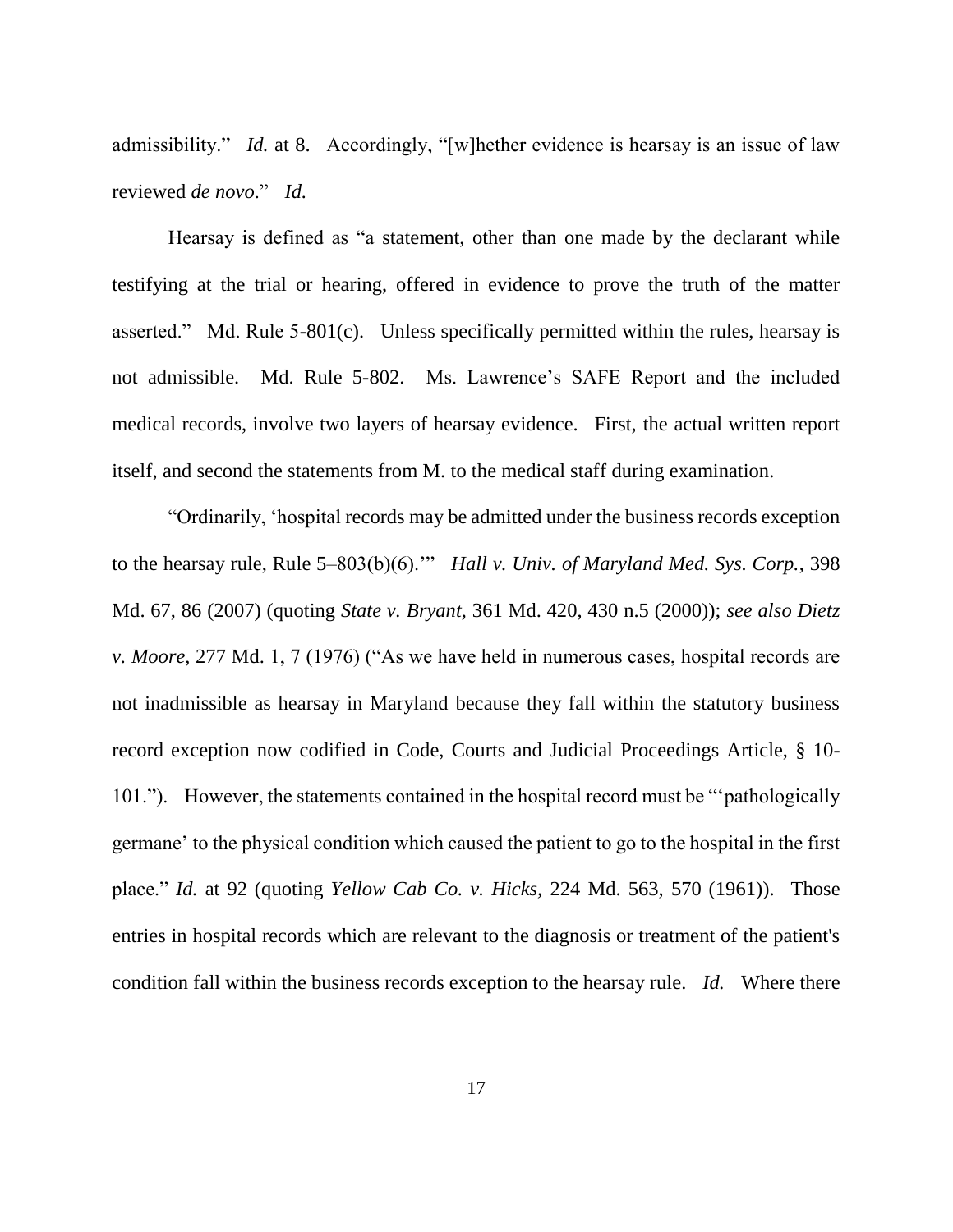is hearsay within hearsay, such as the quoted statement of a patient contained in the hospital record, that statement may be admitted under Rule 5-803(b)(4).

The circuit court admitted the statements that M. made to Ms. Lawrence under the "Statements for Purposes of Medical Diagnosis or Treatment" exception to the hearsay prohibition, codified in Rule 5-803(b)(4). The rule provides an exception for:

Statements made for purposes of medical treatment or medical diagnosis in contemplation of treatment and describing medical history, or past or present symptoms, pain, or sensation, or the inception or general character of the cause or external sources thereof insofar as reasonably pertinent to treatment or diagnosis in contemplation of treatment.

"The rationale behind this exception is that the patient's statements are apt to be sincere and reliable because the patient knows that the quality and success of the treatment depends upon the accuracy of the information presented to the physician.'" *Webster v. State,* 151 Md. App. 527, 536 (2003) (citing *In re Rachel T.,* 77 Md. App. 20, 33 (1988)). The exception applies only to treating medical personnel and not to non-treating medical personnel, such as an expert preparing for trial. *Id*. "For this reason, courts must separately examine both the reason that a medical provider asked the sexual assault victim to describe the assault, and the victim's subjective purpose in making the statement." *Id.* at 537 (citing *In re Rachel T.,* 77 Md. App. 20, 33-34 (1988)). "Only statements that are both taken and given in contemplation of medical treatment or medical diagnosis for treatment purposes fit within the Rule 5-803(b)(4) hearsay exception." *Id.* (emphasis omitted) (citing *In re Rachel T*., 77 Md. App. at 33-34).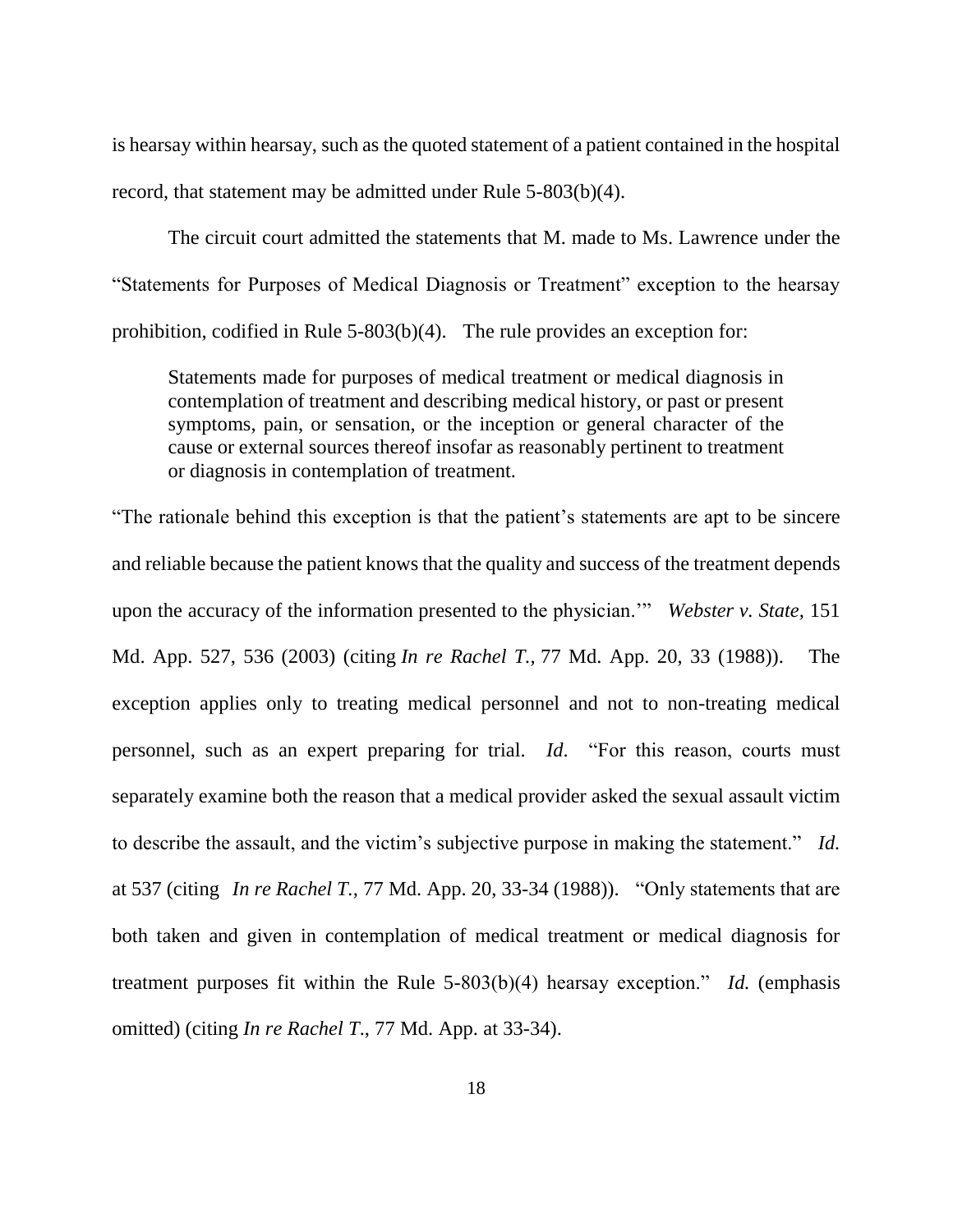Appellant maintains that M.'s statements to her SAFE Nurse, Ms. Lawrence, which were indicated on the SAFE Report, could not have been taken and given for the purpose of medical diagnosis or treatment because, based on Ms. Lawrence's own testimony describing the duties of a SAFE Nurse, she was not examining M. for diagnosis or treatment, but only to collect evidence. Moreover, Appellant claims that, even if Ms. Lawrence had a dual-purpose and M. knew of that purpose, statements contained in the report such as, "It went in" were "too vague" to constitute statements for the purposes of diagnosis or treatment, and therefore, was inadmissible.

In *Webster,* this Court held that a victim's description of a sexual assault to a SAFE nurse was admissible as a statement made for purposes of medical diagnosis or treatment because such description "may be critically important in deciding where to examine her, what range of medical problems to look for, and, ultimately, how to treat her." *Id.* at 546. We determined that the rationale behind the hearsay exception for medical diagnosis or treatment—that the statements made are sincere—was applicable in a context where "a hospital nurse trained in both emergency care and sexual assault forensic examination treats and forensically examines a child immediately following a sexual assault, and in doing so solicits a description of the incident." *Id.* (citing *Marlow v. Cerino,* 19 Md. App. 619, 635 (1974)).

In the present case, Nurse Lawrence ordered lab work and testified that she examined M. from "head to toe . . . feeling, visually looking, palpating for any injuries,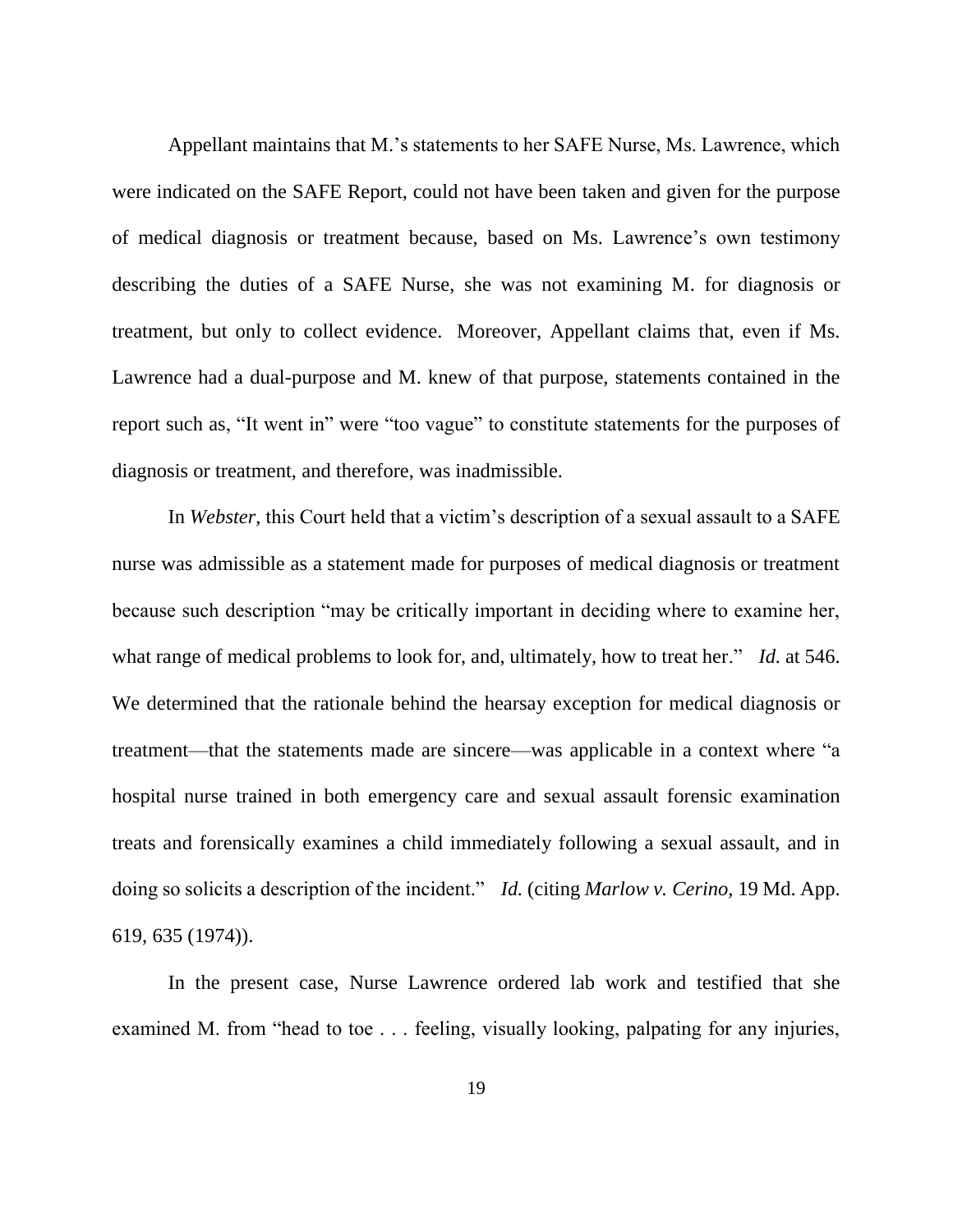tender areas, painful areas, and it's from head to toe. And then from there we go into the genital exam." M.'s statement that, "[i]t went in" when giving a description of the sexual attack to Ms. Lawrence, was germane to her treatment. As Ms. Lawrence's testimony illustrates, the nurse asked for a description of the attack in order to determine what type of exam to conduct. Whether Appellant's penis penetrated M.'s vagina is obviously pertinent to the treatment M. received and the medication administered in treatment. Additionally, the statement is not vague, as Appellant suggests, when interpreted in the context of the redacted SAFE Report, which provided:

He grabbed me. I tried to scream but couldn't. He had his arms around my neck. I fell in this big ditch. I hit my left knee and my head real hard[.] He told me to turn around and bend over and I did. He said "take it." I told him it hurt. He hit me on the head and grabbed my neck with his hand. He told me to give him oral sex, so I did and started crying again. He hit me in the head twice. So I have him oral sex again. He then made me get on my knees and bend over. He hit me again. **It went in**. He made me turn around and open my mouth. So I did. Then turned me back around. It hurt.

(Emphasis supplied). Moreover, Ms. Lawrence's testimony indicates that when she began examining M. at 11:53 p.m., less than three hours after M. escaped the vacant home where she was attacked, M. was still being treated by emergency personnel and was clearly offering her rendition of the attack for treatment or diagnosis purposes.

Here, the SAFE report was presented along with a certification from the hospital custodian of records during the testimony of its author Ms. Lawrence. The SAFE report was properly authenticated by Ms. Lawrence, and upon objection by the defense, portions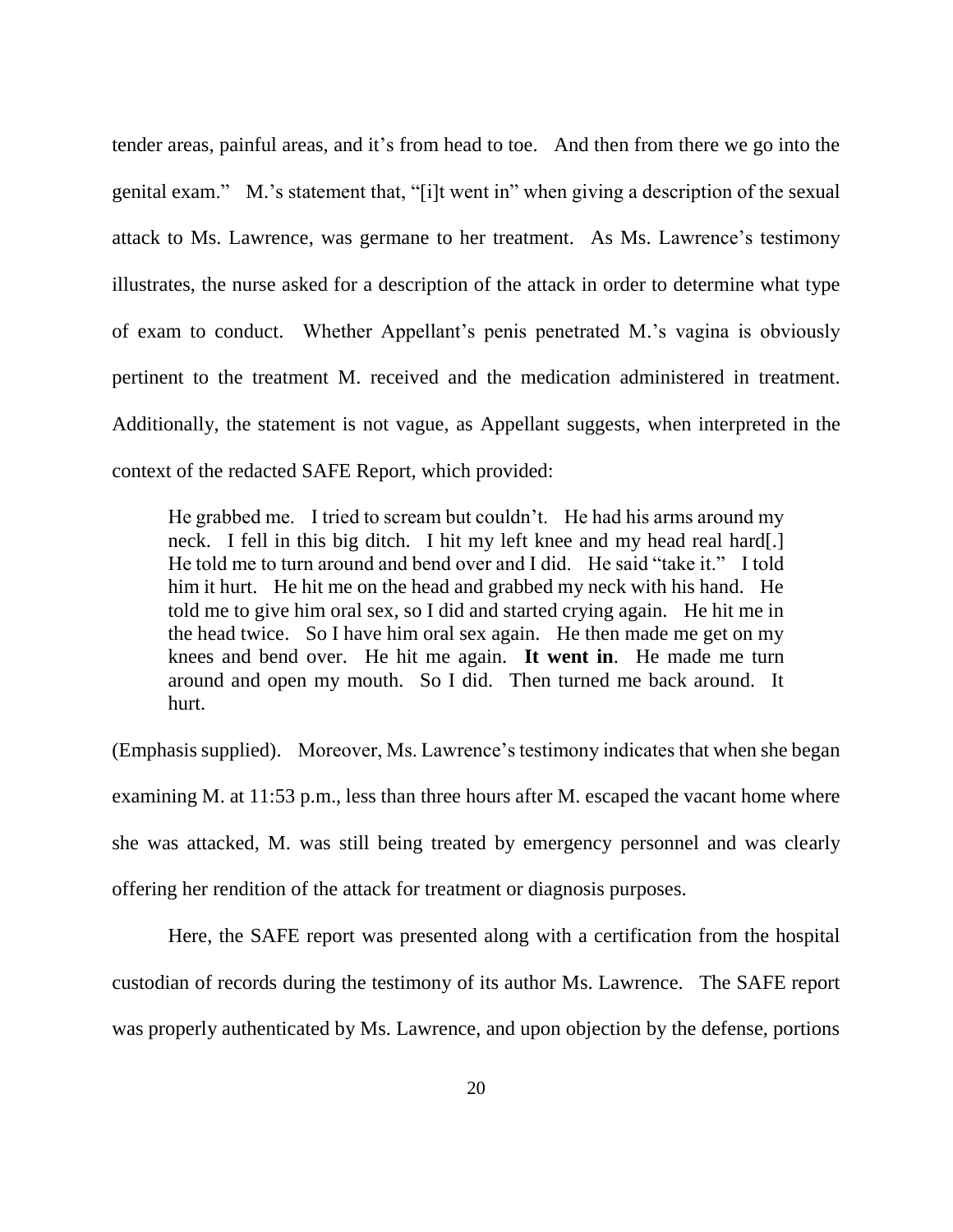of the document not germane to diagnosis or treatment were redacted. The statements of M. contained within the record were made for the purpose of treatment. Therefore, both the document and the statements contained therein fall within the exceptions to the rule against hearsay.

We note that Appellant did not object to the admissibility of the SAFE report based on the contention that M.'s failed to demonstrate her subjective believe about the medical purpose of the exam. Accordingly, Appellant has not preserved his contention for our review. Md. Rule 8-131(a); *Collins v. State*, 164 Md. App. 582, 602 (2005) (citing *Richmond v. State,* 330 Md. 223, 235 (1993)) ("[A]n appellate court will not decide any issue not raised in and decided by the trial court.").<sup>4</sup>

Given the circumstances, where M. was hospitalized within approximately an hour after the attack, received emergency treatment, met with the SAFE nurse while undergoing emergency treatment, and gave a description of the attack so that the nurse could determine which type of examination and care to provide, we conclude that M.'s statements to the

 $\overline{a}$ 

<sup>&</sup>lt;sup>4</sup> We acknowledge that Ms. Lawrence's testimony divulges a dual-purpose in performing her examination of M.: medical and evidentiary. "A sexual assault victim's statement describing the assault[,]" however, "may be admissible under Rule 8-503(b)(4), even though it was taken and given for dual medical and forensic purposes." *Webster,*  151 Md. App. at 545 (citing *In re Rachel T*., Md. App. at 33). "If the challenged statement has some value in diagnosis and treatment, the patient would still have the requisite motive for providing the type of 'sincere and reliable' information that is important to that diagnosis and treatment.'" *Id.* at 545-46 (quoting *In re Rachel T.,* 77 Md. App. at 33). It stretches the imagination to believe that M., a thirteen year old girl who went to the hospital to seek medical treatment, did not appreciate that the exam given by the SAFE nurse had a medical purpose.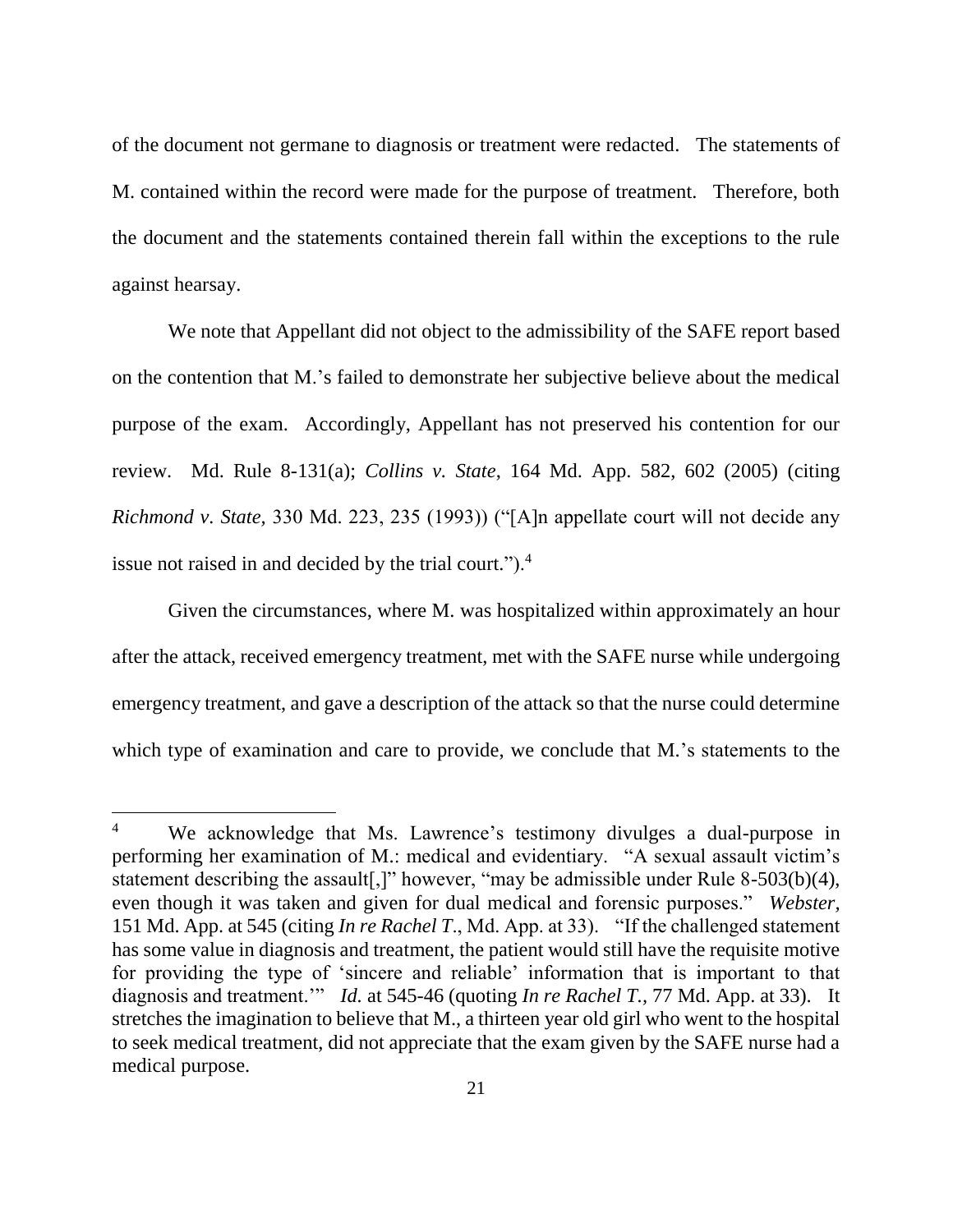SAFE nurse were germane to medical treatment and diagnosis. The circuit court did not err when it admitted Ms. Lawrence's testimony and the redacted SAFE Report.

## **III.**

## **Nurse Lawrence's Opinion Testimony**

Following up on M.'s testimony that Appellant choked her during the attack, the State asked Ms. Lawrence whether she noticed any injuries to M.'s neck. Nurse Lawrence testified that "[t]he patient did report that she had had both forearms wrapped around her neck and also his hands." She proceeded to explain that she examined M.'s neck with a handheld device that provides an alternate light source in an effort to see if any injury was visible. Ms. Lawrence indicated that she did not see any injuries to M.'s neck, and then answered "no" over defense counsel's objection, to the State's question: "Are your findings inconsistent with what she told you?". Ms. Lawrence specified that "[j]ust because an act is reported does not always mean you always find an injury," and "[d]epending on the timing of the assault or how the assault happened, there may not be any bruising or injuries developed yet." Also over defense counsel's objection, the court permitted the State to ask Ms. Lawrence: "Based on your examination of M[.], were her injuries consistent with vaginal penetration?" to which she responded, "Yes."

"'Whether a witness on the stand personally believes or disbelieves testimony of a previous witness is irrelevant, and questions to that effect are improper, either on direct or cross-examination.'" *Bohnert v. State*, 312 Md. 266, 277 (1988) (quoting *Mutyambizi v.*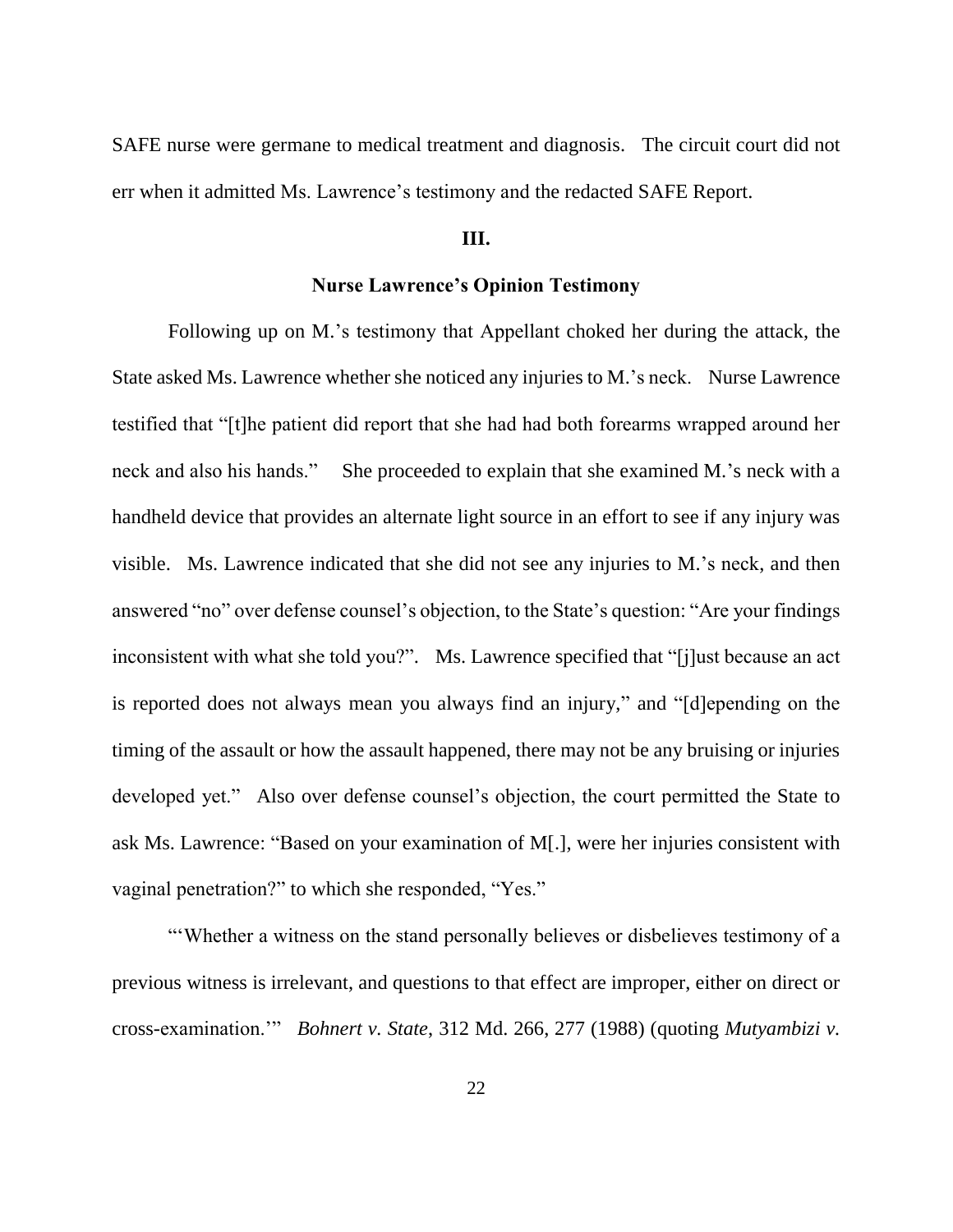*State,* 33 Md. App. 55, 61 (1976), *cert. denied*, 279 Md. 684 (1977)). Testimony eliciting opinions about another witness's credibility "invades the province of the jury as the finder of facts." *Id.* at 278 (citing *Kruszewski v. Holz,* 265 Md. 434, 445 (1972)). Thus, relying on *Bohnert v. State,* 312 Md. 266 (1988) and *Hunter v. State,* 397 Md. 580 (2007) Appellant contends that the State's questions to Ms. Lawrence constituted "were-they-lying" questions probed to bolster M.'s credibility. We, however, find those cases to be markedly distinct from the one *sub judice*.

In *Bohnert*, the controversy was not merely asking a witness to bolster the credibility of another, but the introduction of an expert opinion based entirely on information provided by another witness. 312 Md. at 279. Because the lynchpin of that case was whether the jury believed testimony of the child victim, permitting a Protective Service Investigator to offer an expert opinion that the victim was indeed abused, based solely on the information provided through statements from the victim was error. *Id.* The Court of Appeals noted that the opinion resulted from what the investigator considered "a certain sense about children," *id.* at 272, and concluded that the investigator's opinion was not based on facts sufficient to form a basis for an expert opinion, *id.* at 276. Further, the Court stated, "[w]e have never indicated that a person can qualify as an 'expert in credibility' no matter what his experience or expertise." *Id.* at 278.

In the present case, Ms. Lawrence offered no expert opinion that M.'s allegations were true. Her opinion testimony, based on her physical examination of M. merely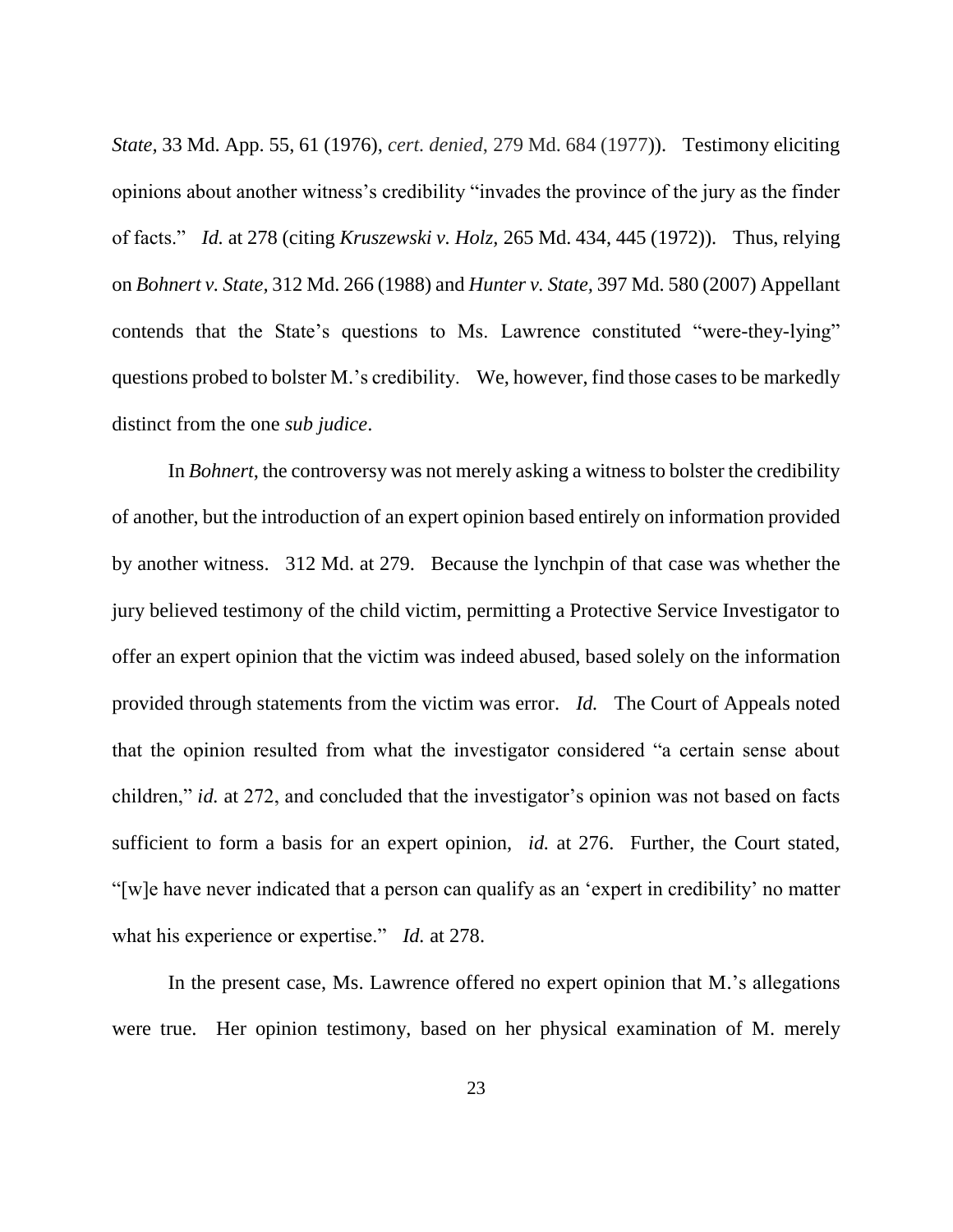provided that the injuries observed were consistent with M.'s description of what happened to her having been the victim of the alleged criminal violations. Additionally, this is not a case where the "lynchpin" is the credibility of the victim. The State presented solid DNA evidence connecting Appellant to the crimes.

Most recently, the Court of Appeals in *Brooks v. State,* presented with an almost identical exchange between the prosecutor and a SAFE Nurse specifically distinguished

that situation from *Bohnert* stating:

[T] he prosecutor asked Nurse Harden an open-ended question—whether the account that Laura B. had given the nurse during the examination was "consistent or inconsistent with" the injuries she observed on Laura B. Unlike the question posed to the social worker in *Bohnert,* this question did not ask Nurse Harden to reflect generally on Laura B.'s credibility. Rather, the question asked the nurse to compare Laura B.'s statement to other evidence directly observed by the nurse—Laura B.'s injuries. Given that a person's physical condition might be "consistent with" several versions of the past, the question did not require Nurse Harden necessarily to endorse any particular version of the truth.

*Brooks v. State*, 439 Md. 698, 732-33 (2014). Further, the Court in *Brooks* recognized that even where the nurse's answers went beyond the simple question asked by the prosecutor and "stated that the physical injuries she observed 'would verify' what [the victim] had told her," the testimony "was based on a comparison of her observations of the complaining witness's physical condition with the statements of that witness and not simply an assessment of the witness's general credibility based on an interview." *Id.* at 734-35. Accordingly, the circuit court did not err in admitting the Ms. Lawrence's opinions, based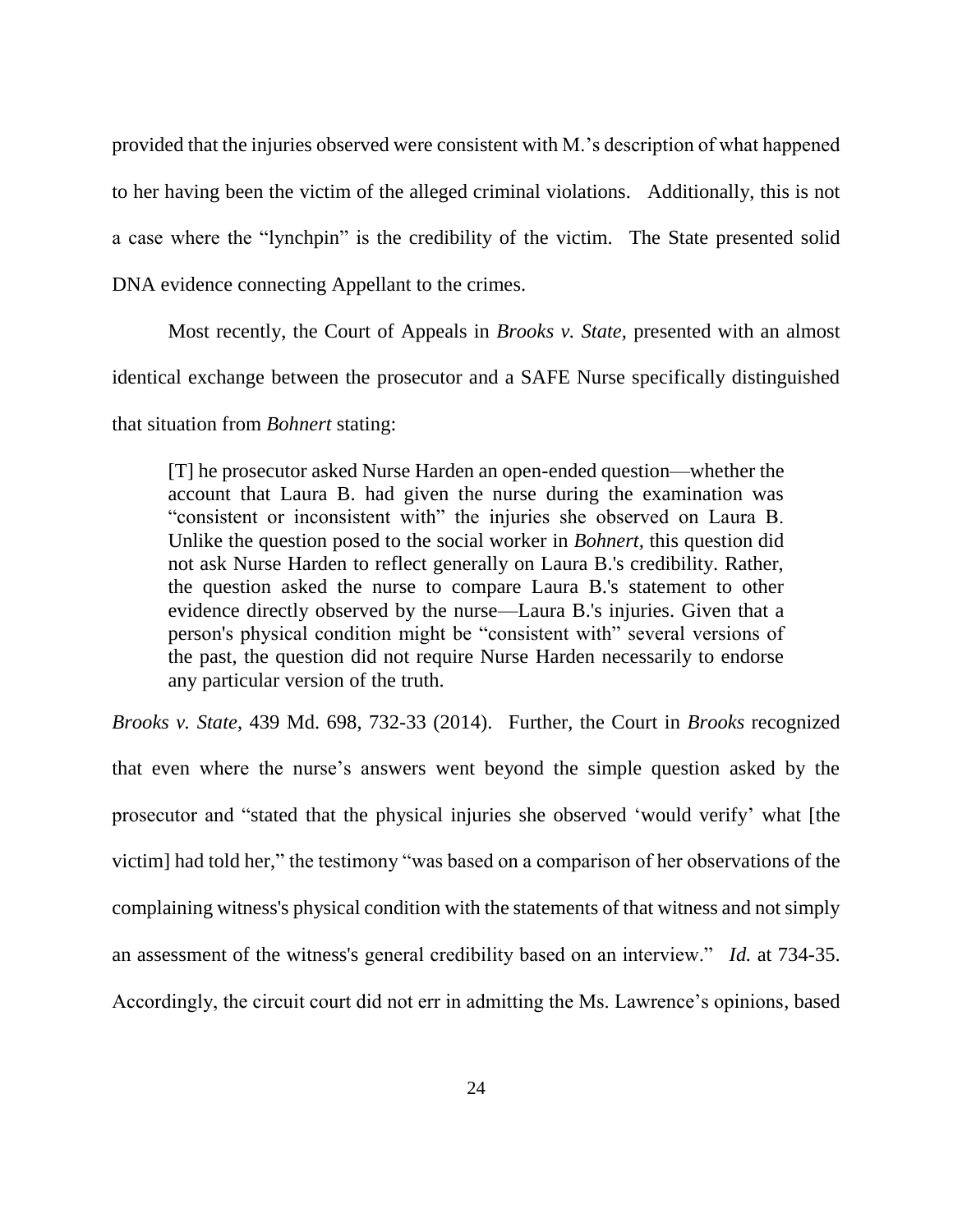on her examination of M. and her knowledge and experience as a SAFE nurse, that M.'s physical injuries were consistent with her description of the attack.

#### **IV.**

## **Hearsay Testimony During Photo Array**

Appellant next complains that the circuit court erred in admitting Detective Johnson's testimony that, when identifying Appellant in a photo array, M. indicated that Appellant did not have permission to have sex with her. Defense counsel first objected to the statement, written on the photo array form, during M.'s testimony about her identification of Appellant as her assailant in the photo array. Defense counsel stated: "Your Honor, I'm just going to object to the question, did he have permission to have sex with her." The Court then asked, "[b]ecause the witness didn't write it is what you're saying?" To which counsel responded: "Yes. Yes, Your Honor." At that time, the court sustained defense counsel's objection, indicating that the detective who actually wrote the statement on the photo array would have to set a foundation before the statement could come into evidence.

During his testimony, Detective Johnson stated: "after [M.] pointed out the picture of [the Appellant], she stated he's close and pointed to his picture… I asked her if he had permission to have sex with her and she said no." When questioned as to who wrote the statement on the photo array, Detective Johnson indicated that he had written it himself.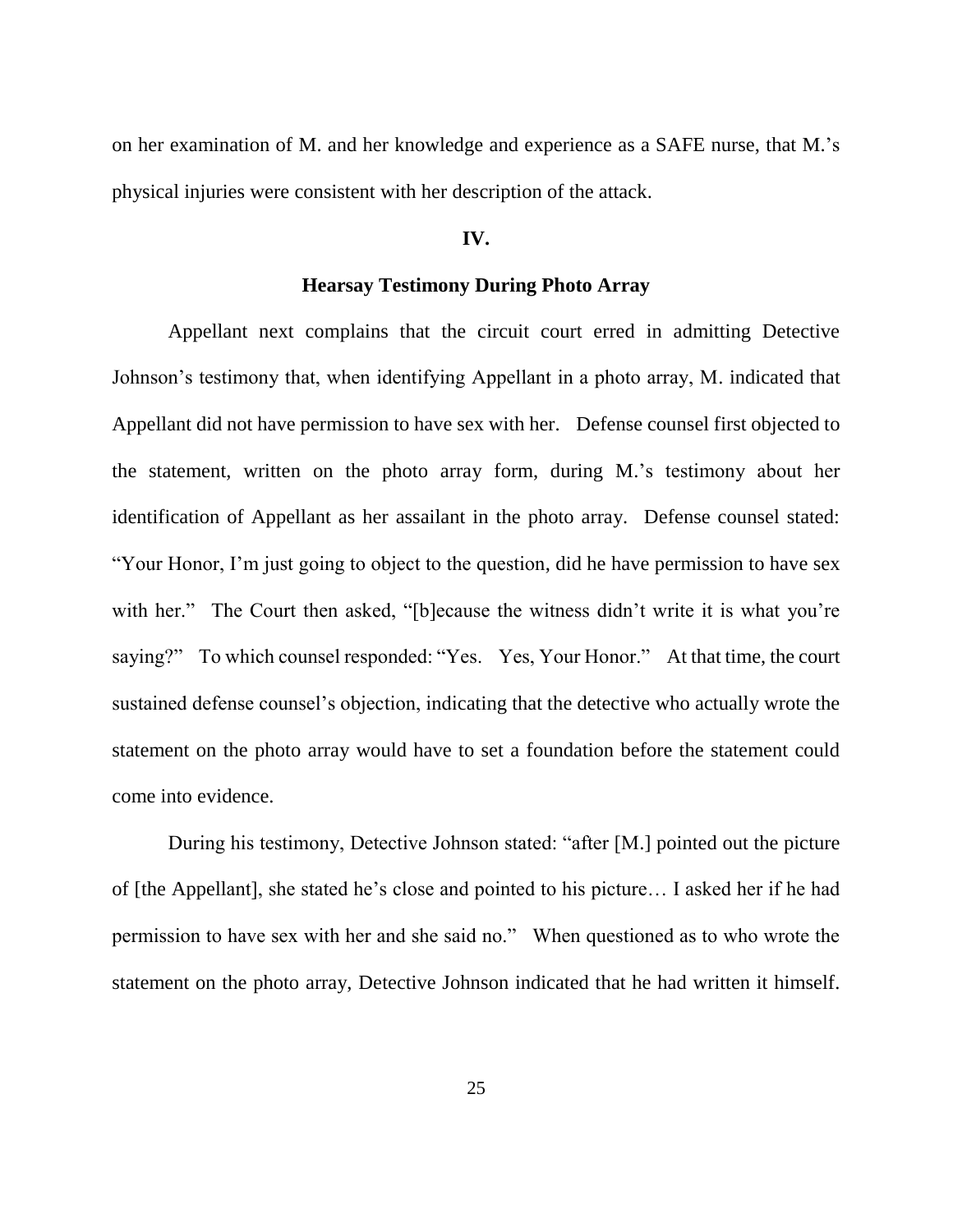The statement, as part of the photo array, was then entered into evidence over the objection

by defense counsel. At a bench conference, the following transpired:

THE COURT: Let the record reflect that *the defense was objecting to the foundation questions* regarding the manner in which the writing was placed on the rear side of the photo array. That had to be verified by a witness who observed the writing to occur. The court allowed that to be done, in that it was the victim's statement being made in the presence of the officer, and he observed the writing being placed on the exhibit. Over the Defense objection, the court allowed it. *Anything else?*

DEFENSE COUNSEL: *No, Your Honor.* THE COURT: *No. Is that what you were objecting to?* DEFENSE COUNSEL: *Yes.*

THE COURT: Very well. And we're incorporating herein by reference this argument and objection by the Defense. The court's basis for allowing it is that this was all done in the Detective's presence and in the presence of the victim who [has] previously identified this exhibit number 4 for identification.

(Emphasis added). Finally, when the court asked whether defense counsel had any additional objection, counsel responded: "The objection we made before."

Maryland Rule 8-131(a) governs our scope of review. The Rule instructs that, other than jurisdictional issues, we "will not decide any other issue unless it plainly appears by the record to have been raised in or decided by the trial court[.]" This includes grounds for objections when given. *Anderson v. Litzenberg,* 115 Md. App. 549, 569 (1997). While a general objection preserves for appeal all grounds upon which the objection could have been made, "[i]f counsel provides the trial judge with specific grounds for an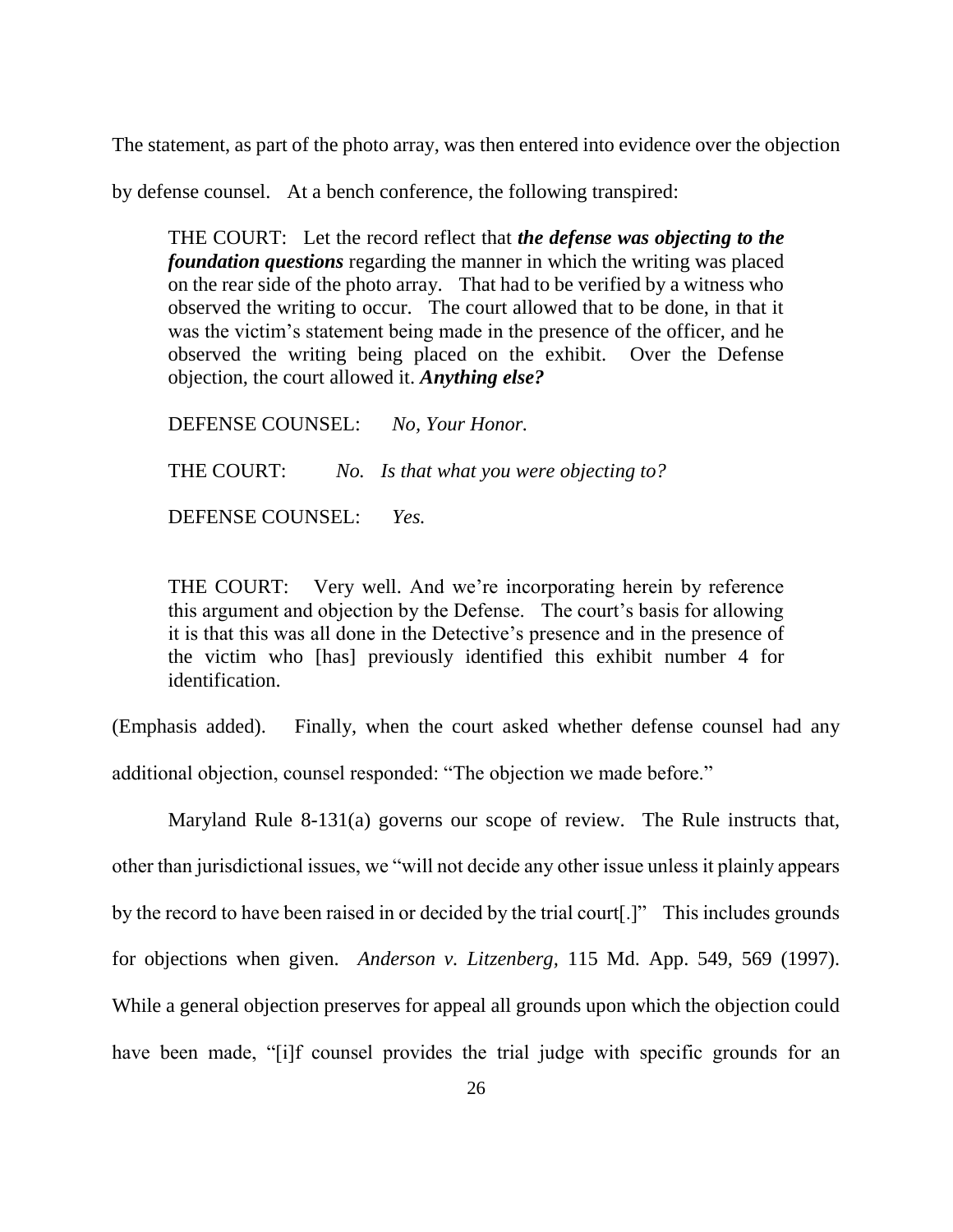objection, the litigant may raise on appeal only those grounds actually presented to the trial judge. All other grounds for the objection, including those appearing for the first time in a party's appellate brief, are deemed waived." *Id.* (citations omitted).

While initially, defense counsel's objection to the detective's statement that Appellant did not have permission to have sex with M. was lodged as a general objection, when the court attempted to clarify counsel's reasons for making the objection, counsel agreed that his only basis for the objection was the result of the lack of foundation regarding the manner in which the writing was placed on the photo array. Upon the State's request to admit the photo array into evidence, the court again asked counsel whether he had any objections to the admission of the photo array, and counsel indicated that his objection was the same. Accordingly, Appellant has not preserved his contention that the statement was inadmissible hearsay for our review. Md. Rule 8-131(a).

Moreover, the actual testimony from the Detective on this issue—stating that he asked M. whether Appellant had permission to have sex with her and she said no, and then he wrote the statement—was presented before the jury. "Objections are waived if, at another point during the trial, evidence on the same point is admitted without objection." *DeLeon v. State,* 407 Md. 16, 31 (2008) (citing *Peisner v. State,* 236 Md. 137, 145–46 (1964), *cert. denied,* 379 U.S. 1001 (1965). Defense counsel failed to object to the photo array on the ground that it contained a hearsay statement; nor did counsel seek redaction of the photo array to prevent the hearsay statement from coming before the jury.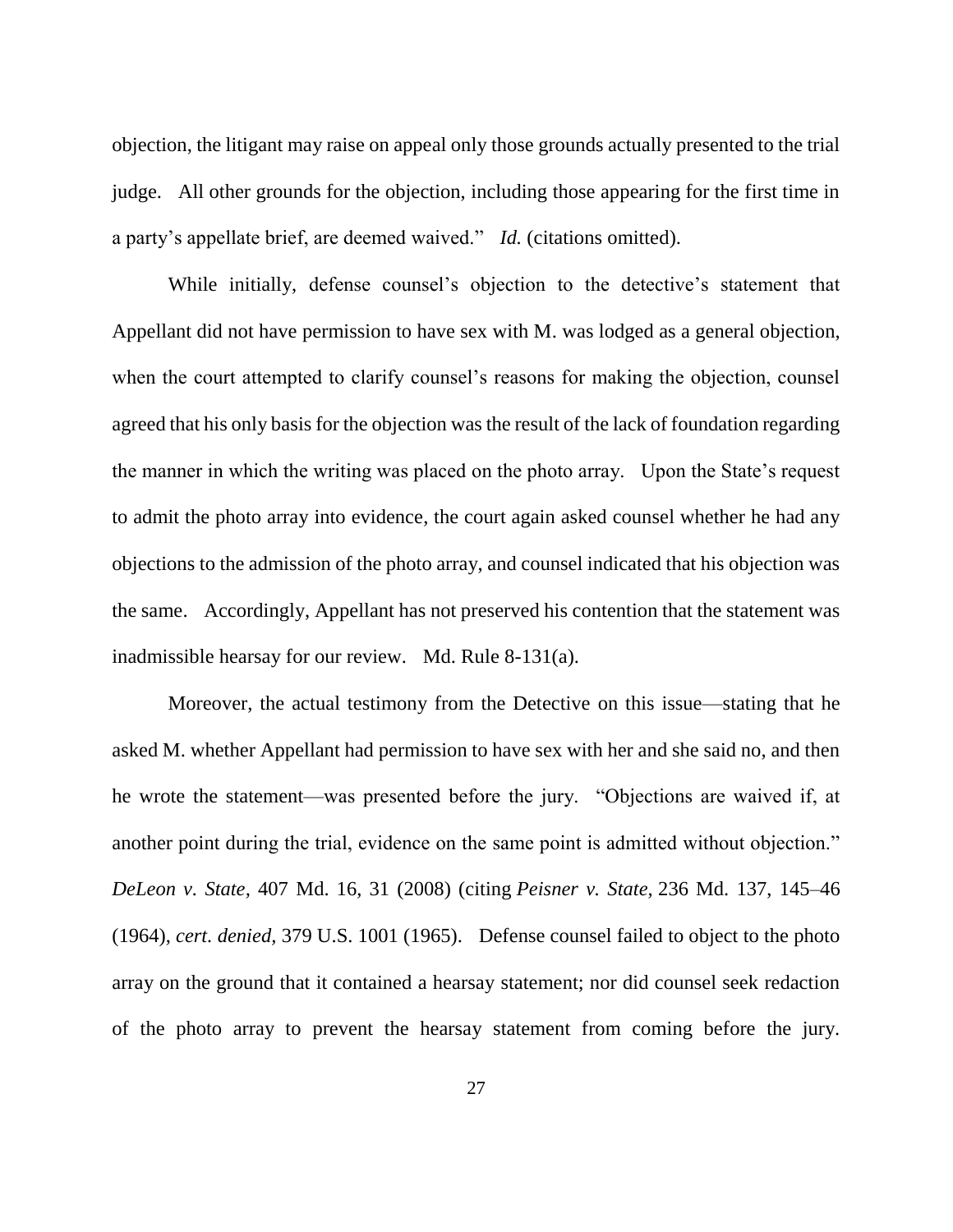Accordingly, Appellant's hearsay contention was waived when he failed to make that particular objection upon the admission of the photo array bearing M.'s statement and we decline to address Appellant's complaints concerning the admission of the detective's testimony.<sup>5</sup>

#### **V.**

## **Golden Rule Argument**

Appellant contends that the circuit court erred in permitting the State to make the

following comment during rebuttal closing argument:

 $\overline{a}$ 

STATE: Yes, we want you to get the right person. The right person sits before you today. It's his DNA. Baltimore City so often gets the rap, bad rap in this **stop snitching culture. In this stop snitching culture people don't want to come forward**[;] people don't want to talk to police[;] people don't want to testify.

<sup>5</sup> Even assuming *arguendo* that the court erred in admitting the hearsay statement on the photo array, such error was harmless. An error is harmless when "there is no reasonable possibility that the evidence complained of—whether erroneously admitted or excluded—may have contributed to the rendition of the guilty verdict." *Dorsey v. State,*  276 Md. 638, 659 (1976). Evidence that is cumulative is harmless. *Id.* at 652. The Court of Appeals "'has long approved the proposition that [it] will not find reversible error on appeal when objectionable testimony is admitted if the essential contents of that objectionable testimony have already been established and presented to the jury without objection through the prior testimony of other witnesses.'" *Yates v. State,* 429 Md. 112, 120 (2012) (quoting *Grandison v. State,* 341 Md. 175, 218-19 (1995)) (emphasis omitted). The fact that the officer was allowed to testify to what M. had told him during the identification procedure was cumulative to the fact that the photo array itself contained the hearsay statement. Further, Appellant never presented a defense of consent or raised that issue in any form. M.'s testimony belies any notion that "permission" was ever an issue. When questioned on redirect examination "[w]hy did you obey him," M. responded, "Because he said if I didn't, he was going to kill me."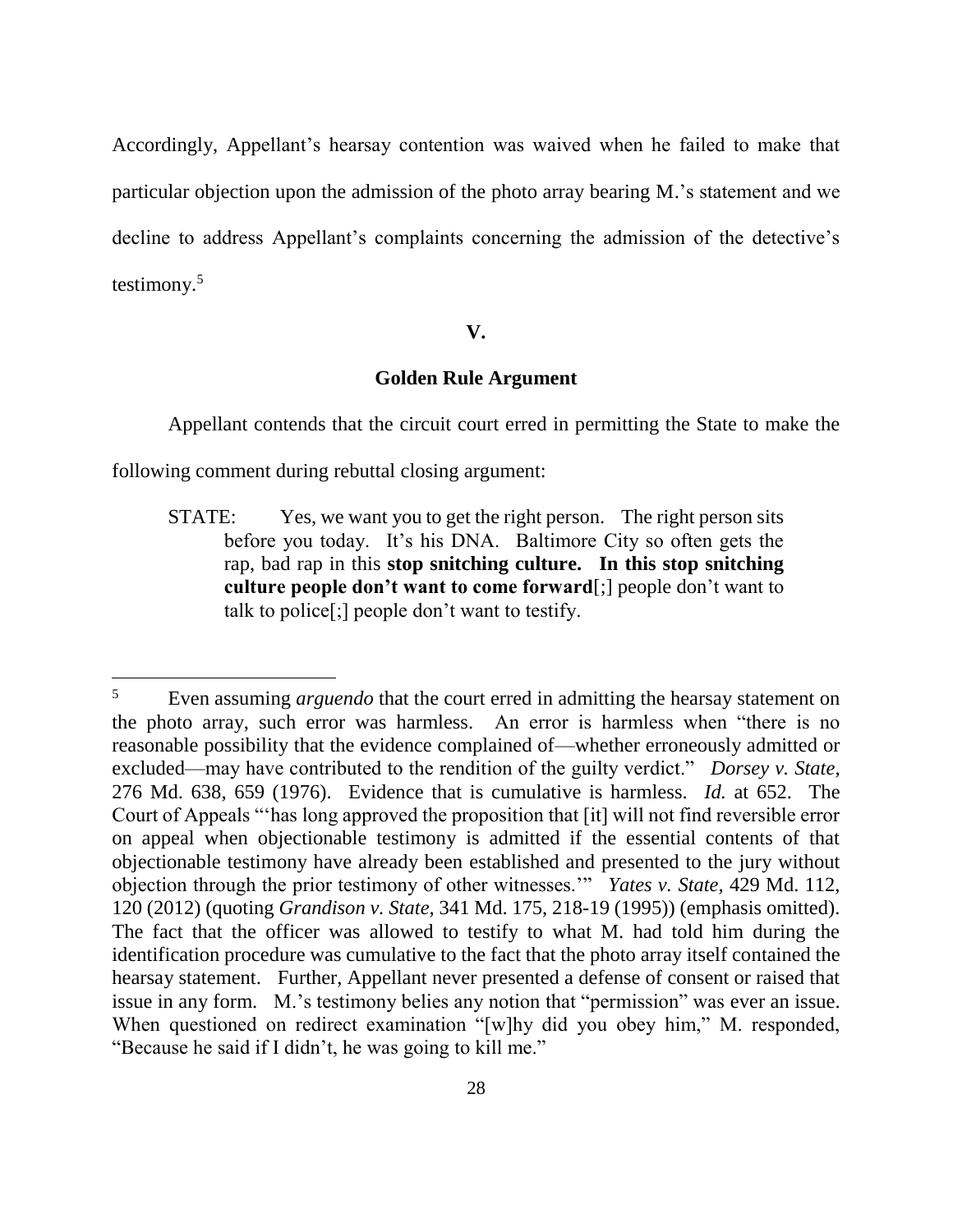### [DEFENSE COUNSEL]: Objection.

THE COURT: Overruled.

STATE: However, **the community came together**. Ms. Whiting who found her on the street bloody, shaken and beat up and battered from just being raped. Ms. Shirley Mandy Price, Ms. Tolliver, Ms. Chung.

\* \* \*

When I came before you in Opening I said I was going to, I'm here for justice for [M.], seeking justice for [M.]. **Citizens of Baltimore, it takes a village. The village came together in this courtroom**. There are citizens of Baltimore saw you [sic]. **It takes a village**. Hold this man accountable for the repeated rapes, repeated blow jobs, the beatings and everything that she suffered. And I'm asking you to find justice for [M.] Find justice for [M.]! Thank you.

(Emphasis supplied).

Specifically, Appellant complains that the "stop snitching culture" comment was improper for two reasons. First, "the general subject of snitching played no role whatsoever in the State's case against [Appellant.]" According to Appellant, the comment appealed to the passions of the jury "by invoking emotional themes having nothing to do with the determination of guilt or innocence." Second, Appellant contends that the comment "obviously segued into the prosecutor's concluding comments that the community 'came together' generally and that 'Citizens of Baltimore, it takes a village. The village came together in this courtroom. There are citizens of Baltimore saw you [sic]. It takes a village.'" Appellant contends that these comments suggested to jurors that by convicting Appellant, they would be coming together to protect their community and that acquitting Appellant would tarnish the community's reputation.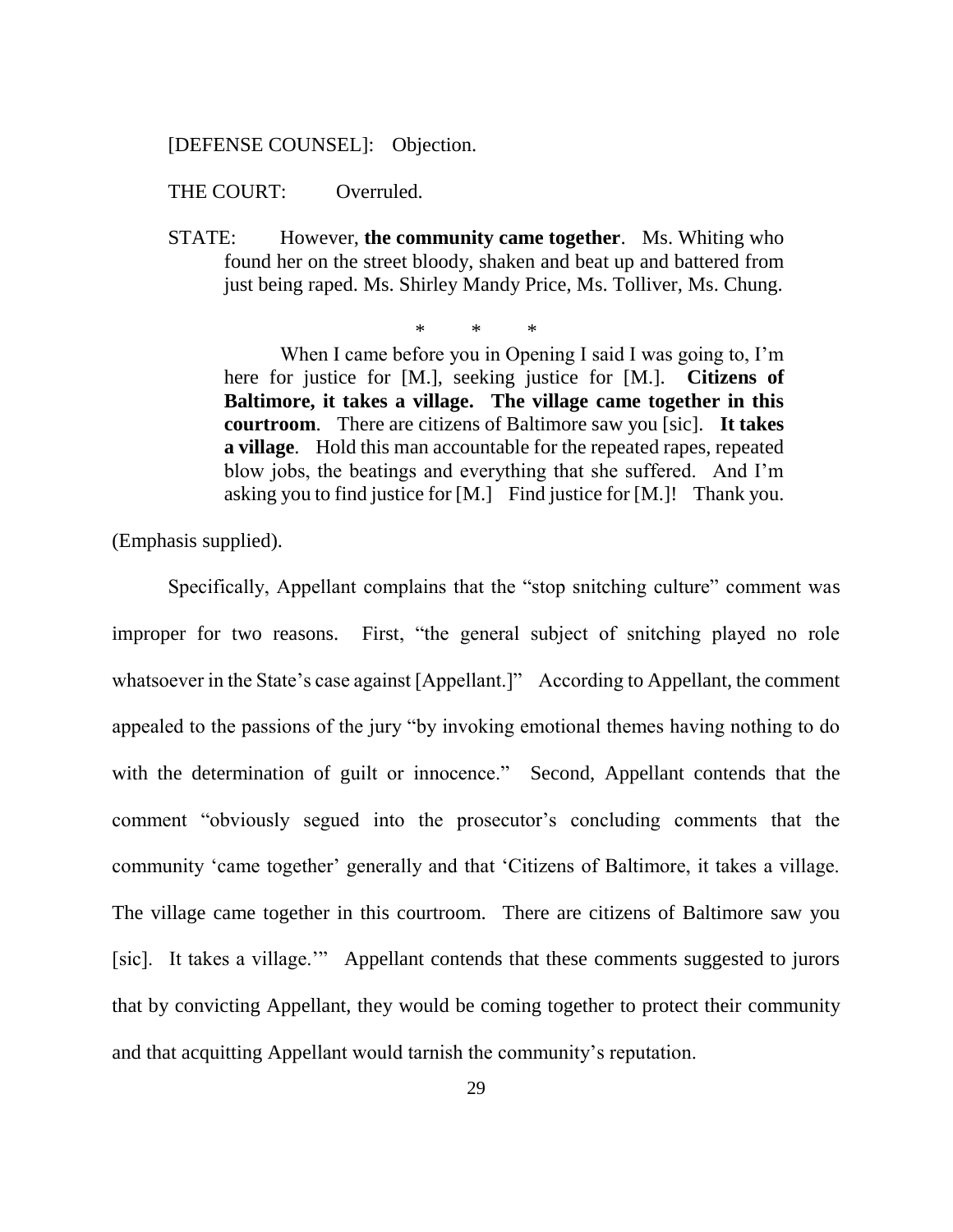The State contends that the "stop snitching" comment was not prejudicial to Appellant and that the following comments, claiming that "it takes a village" were not objected to and therefore, not preserved. While we agree with the State, that any issue regarding the "it takes a village" comments was not preserved,<sup>6</sup> in the interest of dispelling Appellant's contentions of error, we address Appellant's complaints together as if fully preserved.<sup>7</sup>

The scope of permissible closing argument is quite broad, and as a "general rule [] attorneys are afforded great leeway in presenting closing arguments to the jury." *Degren v. State,* 352 Md. 400, 429 (1999)). Recognizing this the Court of Appeals stated in *Smith v. State,* that "[w]hat exceeds the limits of permissible comment or argument by counsel

 $\overline{a}$ 

<sup>&</sup>lt;sup>6</sup> Appellant maintains that his objection to the "stop snitching" comment extended to comments following his objection, including the "it takes a village" comment. Citing *Johnson v. State,* 325 Md. 511, 514 (1992), Appellant points to the Court's holding that, "the objection went not only to what was said but also to what was obviously to come." In *Johnson,* however, the "objection interrupted the prosecutor in midsentence, and it was perfectly clear what would follow if the objection were not sustained." *Id.* In that case, the judge, by overruling the objection, "demonstrated that he was permitting the prosecutor to continue along the same line. It was apparent that his ruling on further objection would be unfavorable to the defense" such that "[p]ersistent objections would only spotlight for the jury the remarks of the prosecutor." *Id.* at 515.

That is not the case here. Defense counsel objected only to the State's "stop snitching culture" comment. This Court does not follow how the community coming together and the "it takes a village" comments predictably follow the "stop snitching culture" comment, and this is not an instance, as in *Johnson*, where the objection interrupted the prosecutor mid-sentence.

Maryland Rule 8-131(a) affords us the discretion to review unpreserved claims on appeal.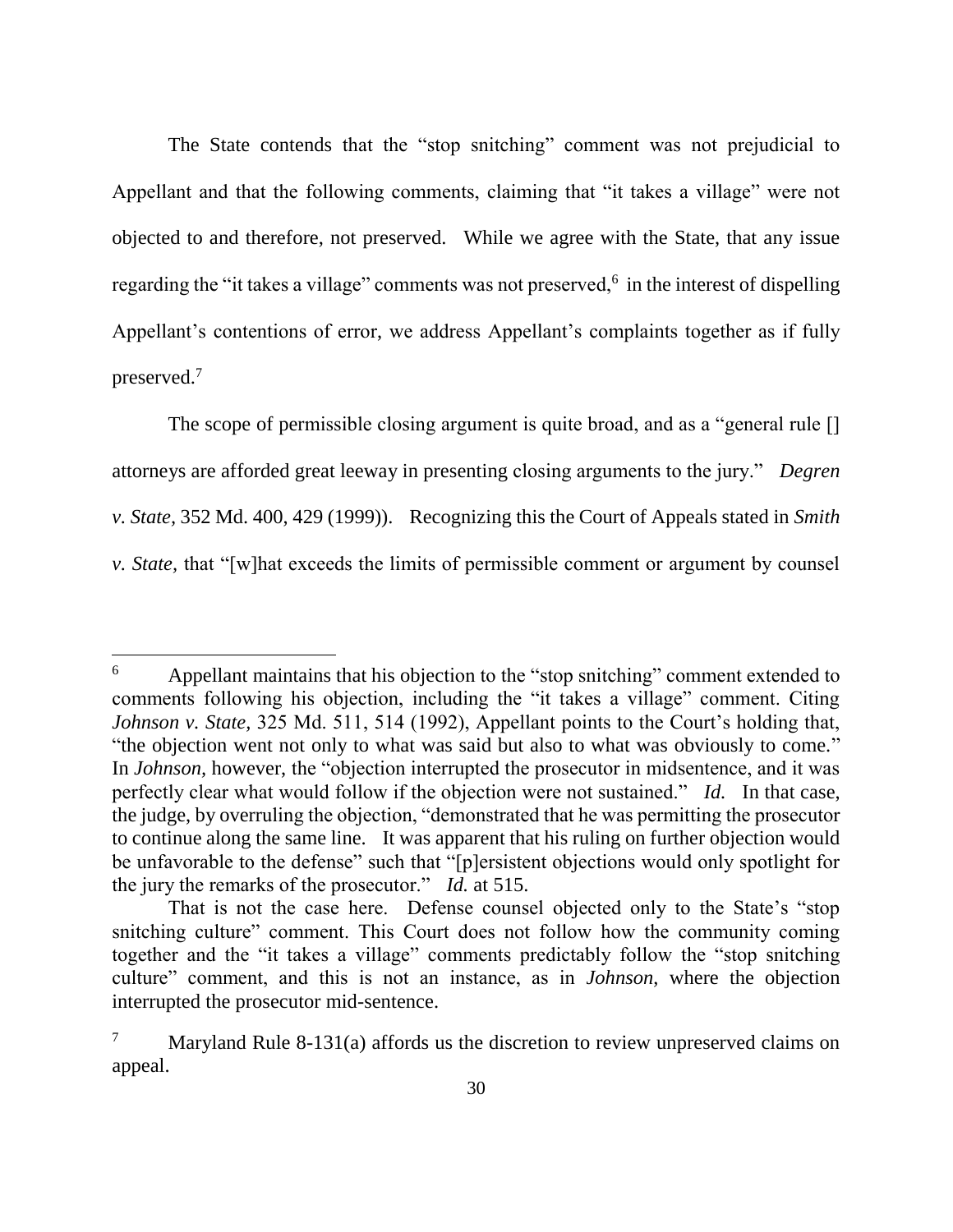depends on the facts of each case." 388 Md. 468, 488 (2005). Because the propriety such statements in closing must be judged contextually, on a case-by-case basis, the trial judge is in the best position to gauge the propriety of argument in light of such facts. *Mitchell*, 408 Md. at 381. Accordingly, "[a]n appellate court should not disturb the trial court's judgment absent a clear abuse of discretion by the trial court of a character likely to have injured the complaining party." *Grandison v. State,* 341 Md. 175, 225 (1995) (citing *Booth v. State,* 327 Md. 142, 193, *cert. denied,* 506 U.S. 988 (1992)).

Nevertheless, it is improper for counsel to appeal to the prejudices or passions of the jurors, *Wood v. State,* 192 Md. 643, 652 (1949), or invite the jurors to abandon the objectivity that their oaths require, *Lawson v. State,* 389 Md. 570, 594 (2005). However, we have held that a prosecutor, "within proper limits, may argue for law and order and remind the jury of the danger to the community posed by persons prone to resort to violence." *Walker v. State*, 121 Md. App. 364, 375-76 (1998) (quoting *Wilhelm v. State,* 272 Md. 404, 433 (1974)). Recognizing the important interests to be balanced here, the courts of Maryland have been careful in defining the bounds of such permissible arguments.

In *Lawson v. State*, 389 Md. 570 (2005), and *Hill v. State*, 355 Md. 206 (1999), the Court of Appeals addressed improper "golden rule" arguments, in which counsel asked the jury to place themselves in the shoes of the victim, *Lawson,* 389 Md. at 593 n.11, or in which counsel appealed to the jury's own interests, *Hill,* 355 Md. at 214–15. In *Lawson*,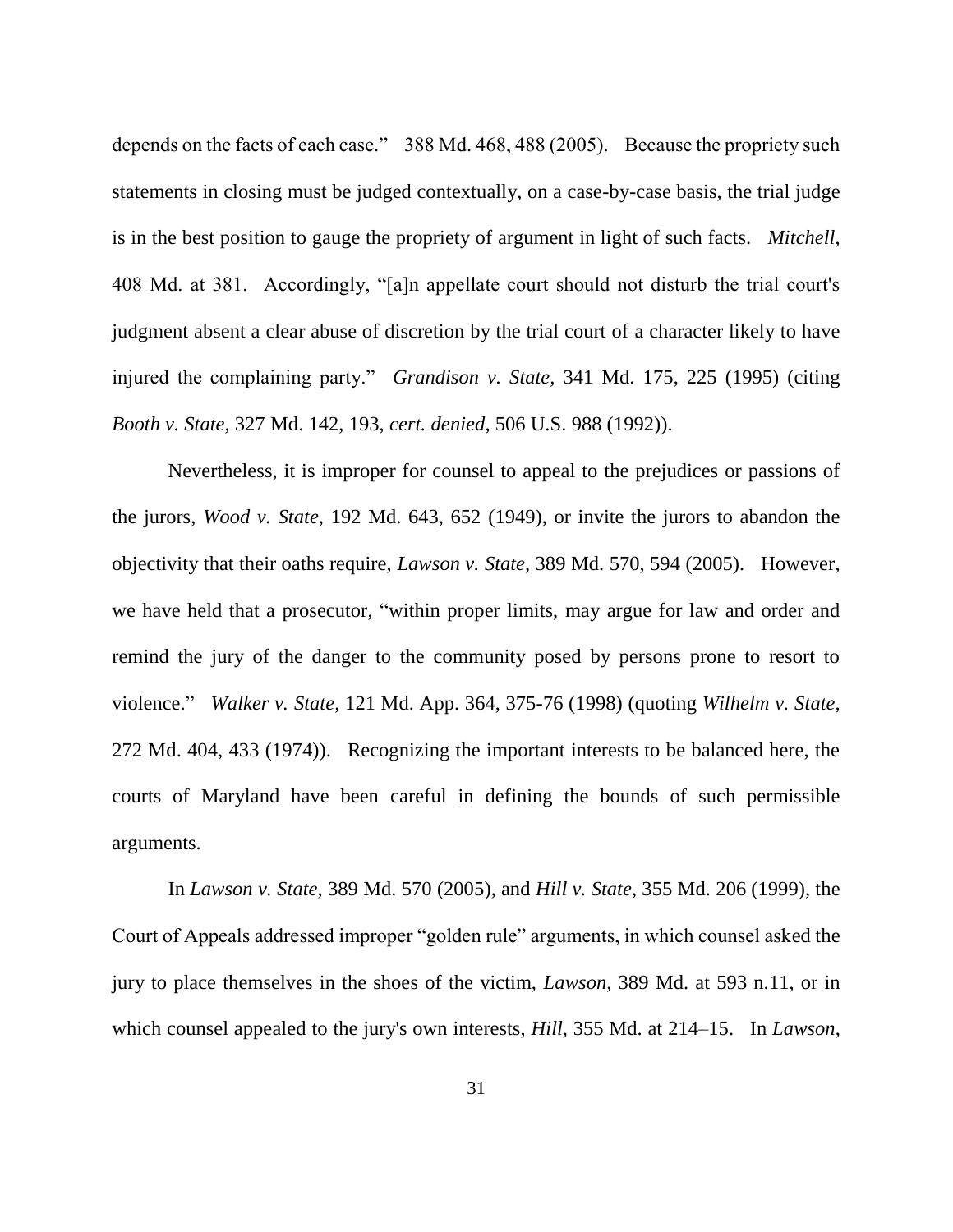the Court held that prosecutors should not implore jurors to consider their own interests or feelings were they in the place of the victim. *See Lawson,* 389 Md. at 597 ("When a jury is asked to place themselves in the shoes of the victim, the attorney improperly appeals to their prejudices and asks them to abandon their neutral fact finding role.").

A different "golden rule" scenario was present in *Hill,* where during opening argument, the prosecutor told the jury that they were "chosen to send a message to protect [the] community" and to "keep [] [the] community safe." In closing the prosecutor again charged the jury "to convict petitioner in order to preserve the quality of their own communities." 355 Md. at 216, 219–20. The Court found these remarks, appealing to jurors to convict a defendant in order to preserve their own safety, to be wholly improper and prejudicial. *Id.* at 225. Following similar closing remarks by a prosecutor in *Lee v. State*, the Court of Appeals stated:

In asserting that the jurors should consider their own interests and those of their fellow Baltimoreans, and should clean up the streets to protect the safety of their community, the State clearly invoked the prohibited "golden rule" argument. Essentially, the State was calling for the jury to indulge itself in a form of *vigilante justice* rather than engaging in a deliberative process of evaluating the evidence. Even if the prosecutor's comments were directed such that the jurors were asked to teach Lee a lesson, and not to send a message to the entire community, these comments were improper because they asked the jury to view the evidence in this case, not objectively, but consonant with the juror's personal interests.

405 Md. 148, 172-73 (2008).

In the case *sub judice*, there was no entreaty from the prosecutor that the jury protect its own self-interest by excluding the Appellant from their community. There was no call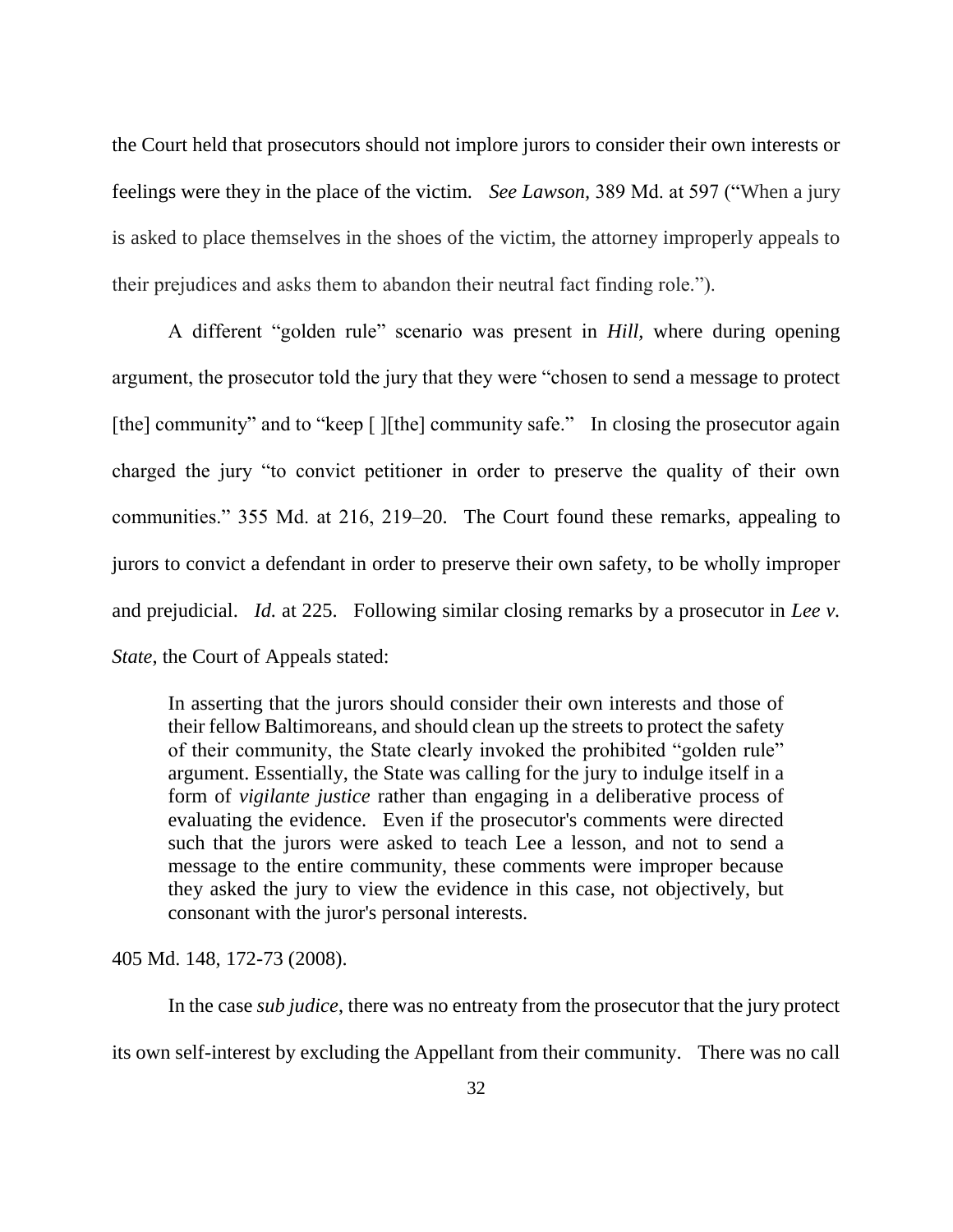to vigilante justice, or plea to ignore the facts in evidence in favor of personal feelings. Nor did the prosecutor ask the jury to place themselves in the victim's shoes. Rather, reading the closing argument in its entirety, it is clear that the prosecutor was indicating that, in this case, a number of witnesses in the community came forward to testify, despite the perceived reluctance of the citizens of Baltimore to do so, and that their testimony and the evidence before the jury established Appellant's guilt.

We are convinced that these comments were neither prejudicial nor improper. They were mere rhetorical flourish, which the court was free to permit for the sake of argument. *Degren,* 352 Md. at 430-31. Accordingly, the court did not abuse its discretion in allowing the comments.

### **VI.**

#### **Unit of Prosecution and Sentencing**

Finally, Appellant contends that the circuit court erred when it imposed separate sentences for each first-degree rape conviction and each first-degree sexual offense conviction. Appellant posits that the court should have imposed only one sentence for first-degree rape and one sentence for first-degree sex offense. Appellant argues that his three convictions for first-degree rape should have merged for sentencing purposes and his three first-degree sexual offense convictions should have merged for sentencing purposes.

Usually, our first step in discerning whether offenses stemming from the same transaction merge for double jeopardy purposes involves applying the required evidence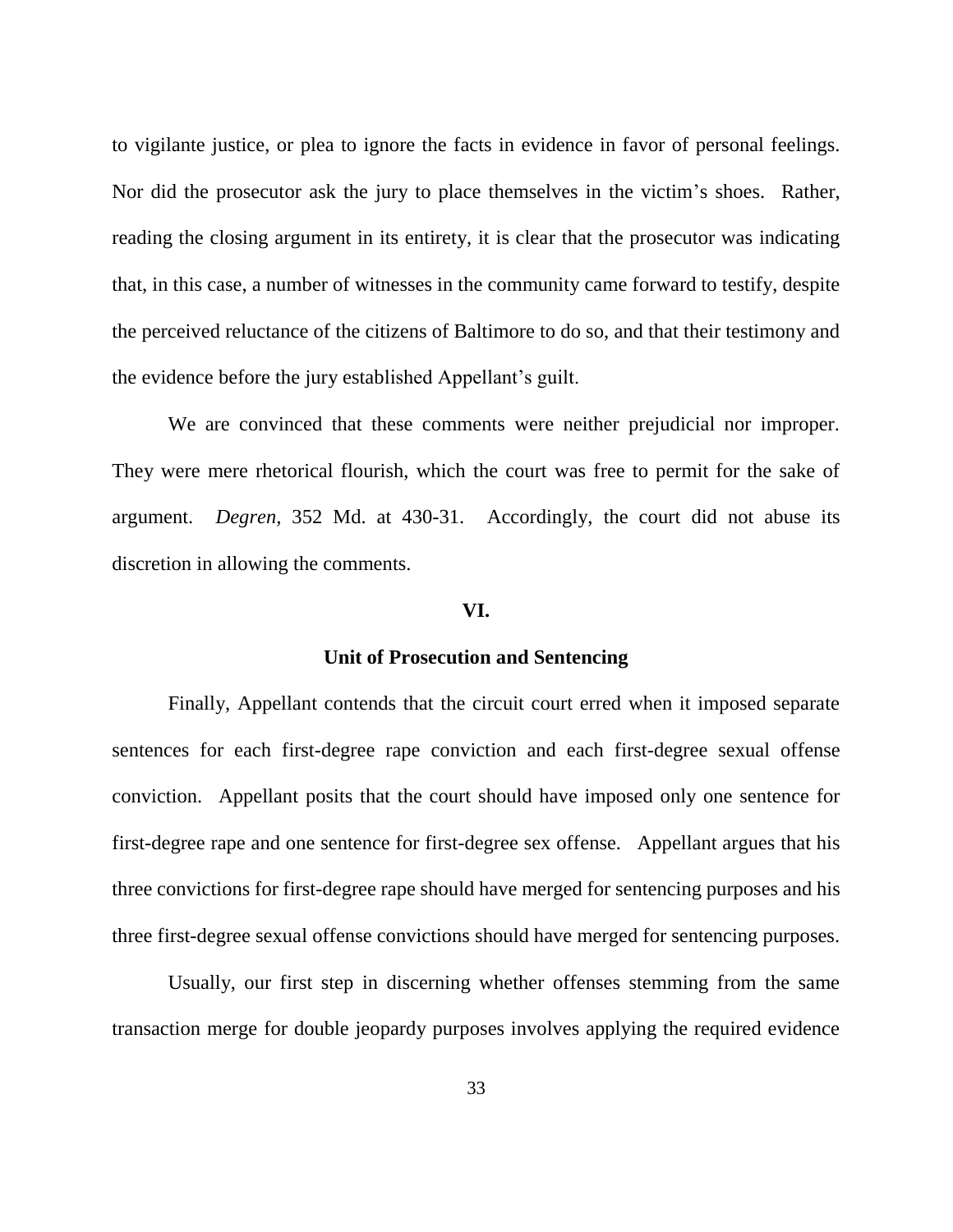test. *Simpson v. State,* 121 Md. App. 263, 290 (1998). However, because the required evidence test is used to determine when two different offenses based on a single act or transaction must be merged for sentencing, and not whether the unit of prosecution for an offense supports multiple charges for the same crime in a continuing transaction, it is not dispositive here. *See Alexis v. State*, 209 Md. App. 630, 678 (quoting *Purnell v. State,* 375 Md. 678, 694–95 (2003) ("[The required evidence test] does not end the inquiry, however, because the focus is upon the intent of the Legislature. [T]he *Blockburger* [*v. United States,* 284 U.S. 299 (1932)] rule does not provide the final answer in cases involving multiple punishment because, when specifically authorized by the legislature, cumulative sentences for the same offense may under some circumstances be imposed after a single trial[ ].")), *cert. granted,* 432 Md. 211 (2013), *aff'd,* 437 Md. 457 (2014).

"Under the Double Jeopardy Clause [of the Fifth Amendment to the United States Constitution] a defendant is protected against multiple punishment for the same conduct, unless the legislature clearly intended to impose multiple punishments." *Jones v. State,* 357 Md. 141, 156 (1999) (citations omitted). "A criminal defendant may raise a double jeopardy challenge, alleging multiple punishment, generally in 'two different sets of circumstances: those involving two separate statutes embracing the same criminal conduct, and those involving a single statute creating multiple units of prosecution for conduct occurring as a part of the same criminal transaction.'" *Purnell v. State*, 375 Md. 678, 692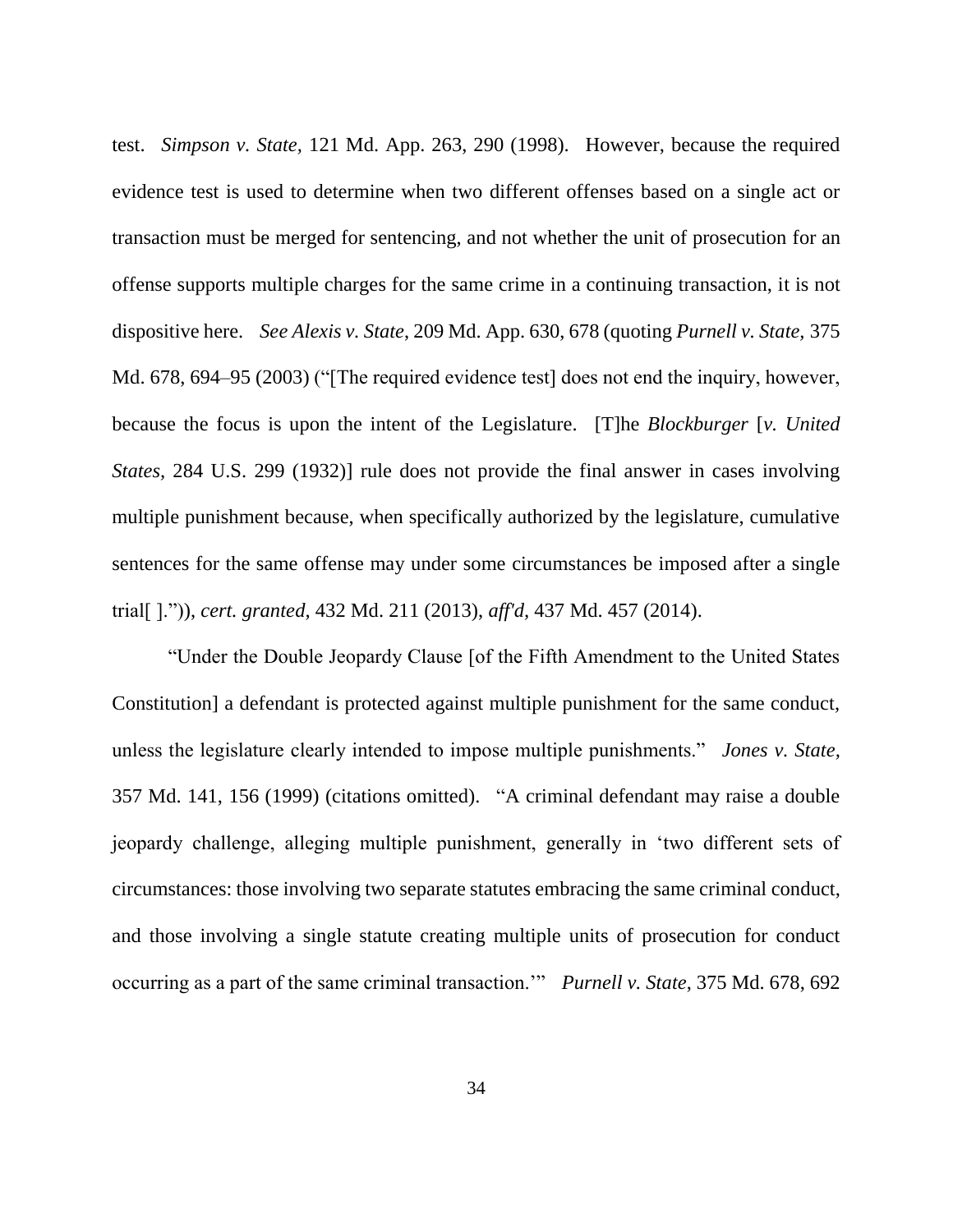(2003) (quoting *Richmond v. State,* 326 Md. 257, 261 (1992)). In the case *sub judice* we are presented with the latter scenario.

"When a criminal defendant challenges 'multiple indictments, multiple convictions, or multiple sentences, the unit of prosecution reflected in the statute controls whether multiple sentences ultimately may be imposed.'" *Handy v. State,* 175 Md. App. 538, 576 (2007) (quoting *Moore v. State,* 163 Md. App. 305, 320 (2005)). Therefore, when determining the appropriate unit of prosecution the central question is one of legislative intent. *Huffman v. State*, 356 Md. 622, 627 (1999). "[W]hether a particular course of conduct constitutes one or more violations of a single statutory offense depends upon the appropriate unit of prosecution of the offense and this is ordinarily determined by reference to the legislative intent." *Richmond v. State,* 326 Md. 257, 261 (1992) (citing *Brown v. State*, 311 Md. 426, 432 (1988). Additionally, in *Randall Book Corporation v. State*, the Court of Appeals stated: "As helpful as the various rules of statutory construction may be in determining legislative intent, perhaps the soundest guidance comes from the Supreme Court's admonition that we give the language of a statute a 'commonsensical meaning.'" 316 Md. 315, 324 (1989) (quoting *United States v. Universal Corp.,* 344 U.S. 218, 221 (1952)). With that principle in mind the courts generally look to the gravamen of the criminal offense when determining what the legislature intended as the unit of prosecution. *Trindle v. State*, 326 Md. 25, 48 (1992).

Maryland Code (2002, 2012 Repl. Vol.), Criminal Law ("CL"), § 3-303(a) provides: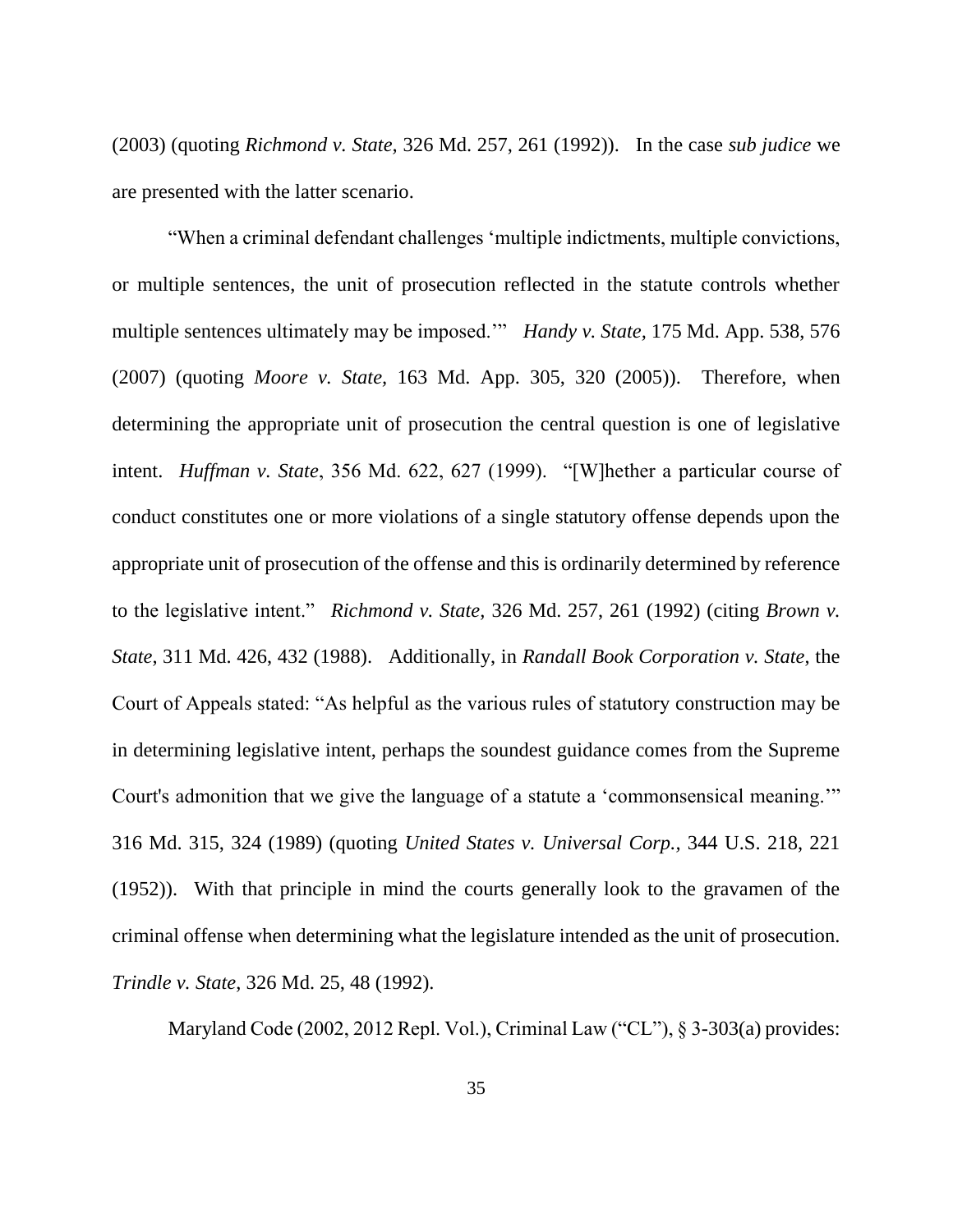- (a) A person may not:
	- (1) engage in vaginal intercourse with another by force, or the threat of force, without the consent of the other; and
	- (2)(i) employ or display a dangerous weapon, or a physical object that the victim reasonably believes is a dangerous weapon;
		- (ii) suffocate, strangle, disfigure, or inflict serious physical injury on the victim or another in the course of committing the crime;
		- (iii) threaten, or place the victim in fear, that the victim, or an individual known to the victim, imminently will be subject to death, suffocation, strangulation, disfigurement, serious physical injury, or kidnapping;
		- (iv) commit the crime while aided and abetted by another; or
		- (v) commit the crime in connection with a burglary in the first, second, or third degree.

First-degree sexual offense prohibits the same actions in the context of a "sexual act" in lieu of vaginal penetration. CL  $\S$  3-305(a)<sup>8</sup> Sexual act, as defined by Section 3-301 of the Criminal Law Article, includes the act of fellatio. "The proscribed harmful physical contact in rape—the gravamen of the crime—is the unlawful 'vaginal intercourse.'"

 $\overline{a}$ 

(iii) threaten, or place the victim in fear, that the victim, or an individual known to the victim, imminently will be subject to death, suffocation, strangulation, disfigurement, serious physical injury, or kidnapping;

(iv) commit the crime while aided and abetted by another; or

 $8$  Section 3-305(a) provides:

A person may not:

<sup>(1)</sup> engage in a sexual act with another by force, or the threat of force, without the consent of the other; and

<sup>(2)(</sup>i) employ or display a dangerous weapon, or a physical object that the victim reasonably believes is a dangerous weapon;

<sup>(</sup>ii) suffocate, strangle, disfigure, or inflict serious physical injury on the victim or another in the course of committing the crime;

<sup>(</sup>v) commit the crime in connection with a burglary in the first, second, or third degree.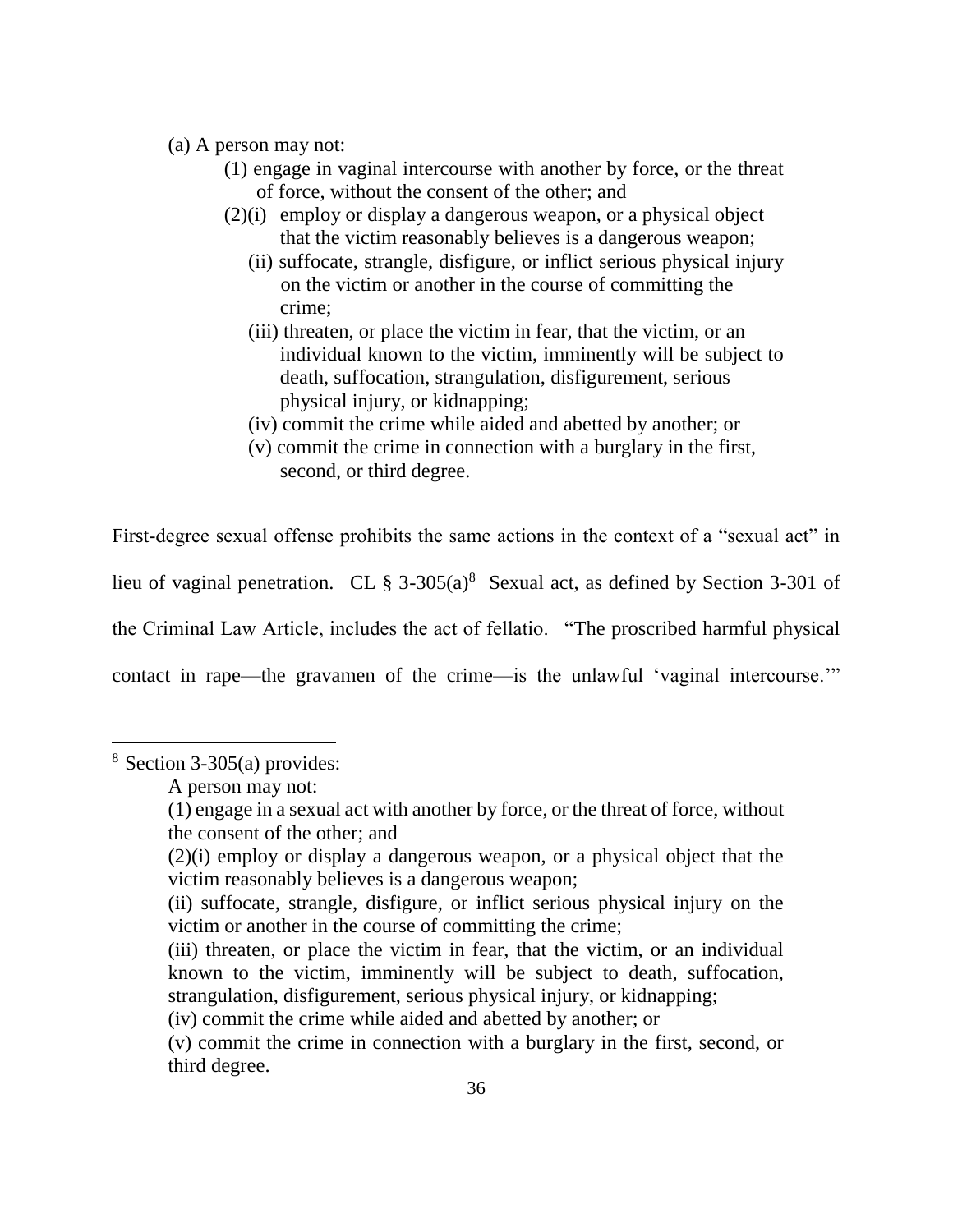*West v. State*, 369 Md. 150, 162 (2002). "The proscribed and harmful contact in a firstdegree sexual offense is the coerced 'sexual act.'" *Id*.

Although a defendant may not be ordinarily be convicted of two counts of rape or criminal sexual conduct on the basis of a single act, many courts have held that separate and distinct acts of rape or criminal sexual conduct occurring at different times and places will constitute separate offenses, even where they occur as one ongoing course of events. *See, e.g., Bryant v. State*, 377 S.W.3d 152, 158 (Ark. 2010) (stating that "[w]here the victim testifies to multiple acts of rape of a different nature, separated in a point of time, there is no continuing offense, as a separate impulse was necessary for the commission of each offense." (citing *Tarry v. State,*710 S.W.2d 202, 203 (Ark. 1986))); *State v. Rabago*, 81 P.3d 1151, 1167 (Haw. 2003) (stating that "the continuous sexual assault of minor under age 14, which conduct constituted three or more acts of sexual assault committed over period of time, was not 'continuing offense' arising from continuous course of conduct; rather, each assault constituted separate distinct and punishable offense"); *State v. Lancaster*, 527 S.E.2d 61, 66 (N.C. Ct. App. 2000) (holding that each act of forcible vaginal penetration constitutes a separate rape).

In *State v. Boozer,* 304 Md. 98 (1985), the Court of Appeals considered an argument, in the context of fourth-degree sex offense, similar to that articulated by Appellant. In *Boozer*, the defendant was charged, convicted, and sentenced for fourthdegree sexual offense and then prosecuted a second time for attempted fourth-degree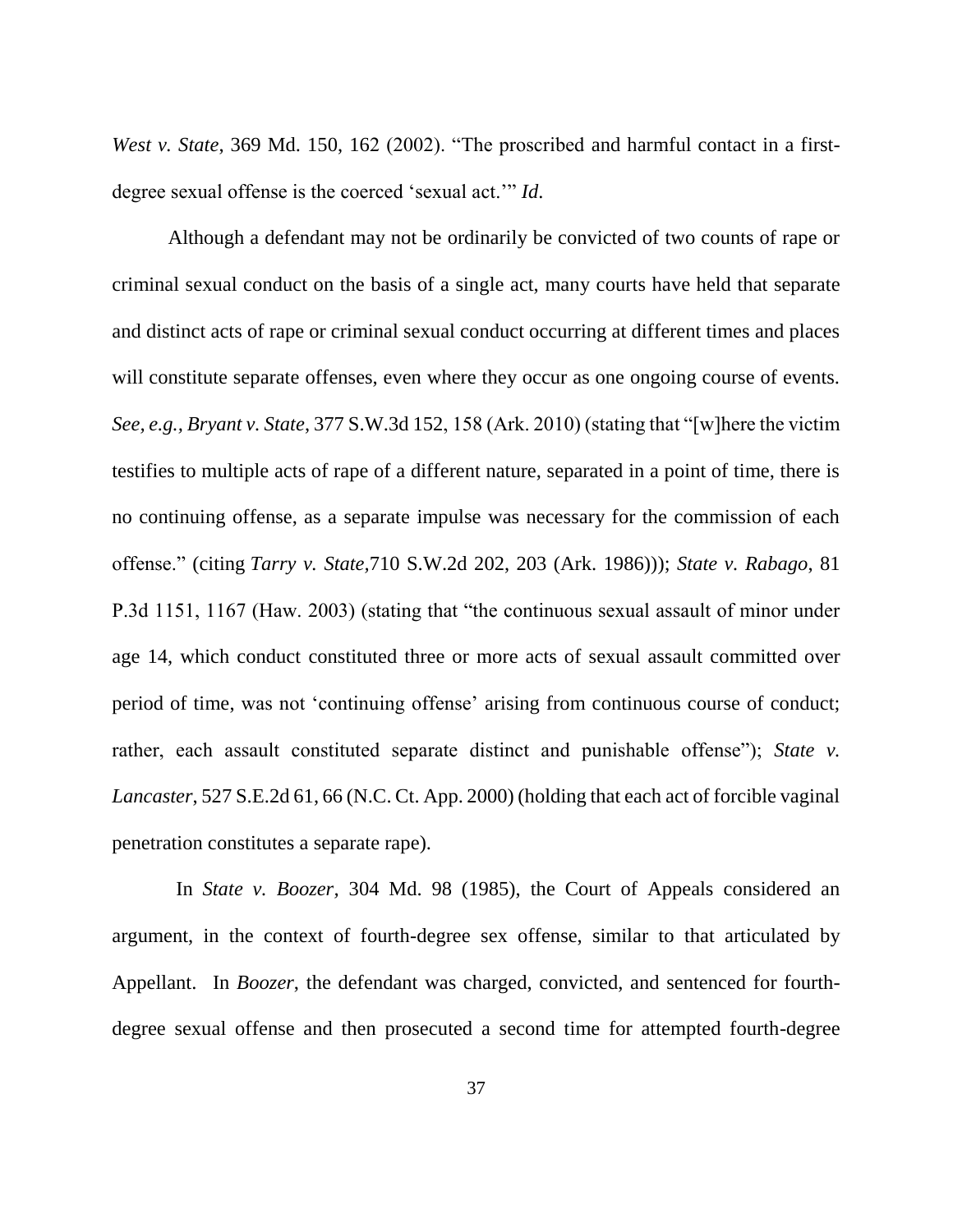sexual offense. The Court of Appeals held that such double prosecution did not infringe upon the criminal defendant's double jeopardy guarantee, noting that:

The courts of this country have had little difficulty in concluding that separate acts resulting in separate insults to the person of the victim may be separately charged and punished even though they occur in very close proximity to each other and even though they are part of a single criminal episode or transaction.

*Id.* at 105.

In the case *sub judice*, although this was one criminal episode of 30 minutes in duration, Appellant forced vaginal penetration on three separate occasions and forced fellatio on three separate occasions. The testimony of the victim reveals that after forcing M. into the vacant building, the Appellant engaged in vaginal intercourse by force. After an unspecified amount of time Appellant forced M. to turn around and engage in fellatio. During this time he also beat her about the head and ribs. After beating M., Appellant forced her to move to another location in the vacant building and engaged in forced vaginal intercourse for a second time. Again, after an unspecified amount of time Appellant forced M. to turn around and engage in fellatio. Thereafter, Appellant beat M. a second time, striking her again in the head and ribs. Forcing M. onto her hands and knees, Appellant engaged in forcible vaginal intercourse for a third time. Appellant then forced M. to turn around and to engage in fellatio a final time.

It is clear that, consistent with the statute and the Maryland court's interpretation of the gravamen of these sexual offenses, that the victim was raped three separate times and